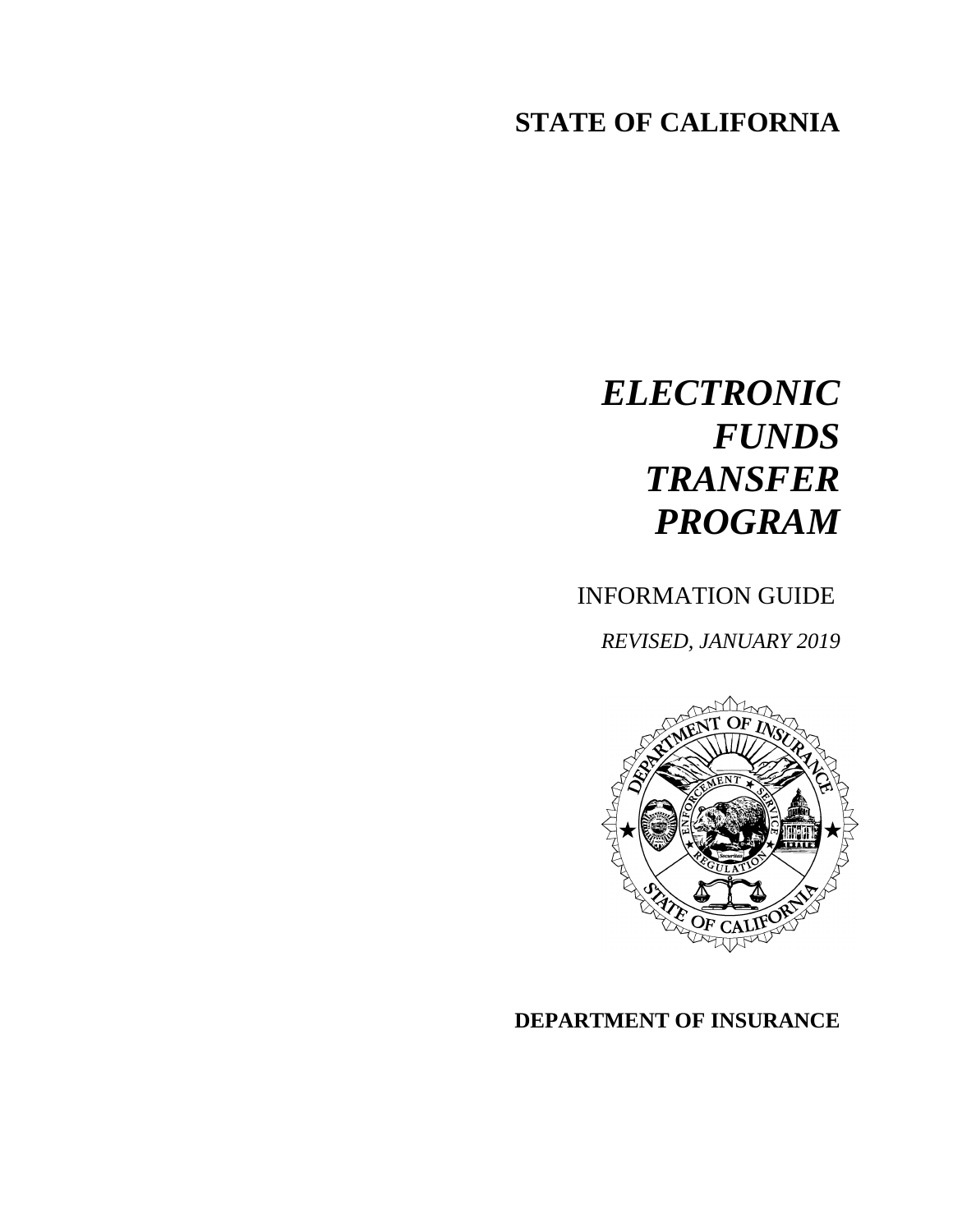# **For EFT Assistance ….**

If you have any questions regarding the California Department of Insurance's EFT Program, registration, or electronic funds payment transactions, please call (916) 492-3288 or write to the following address:

> California Department of Insurance Accounting Services Bureau Attn: Tax Accounting/EFT 300 Capitol Mall, Suite 14000 Sacramento, CA 95814

Or visit our website under "Insurers":

www.insurance.ca.gov

Or e-mail:

eft@insurance.ca.gov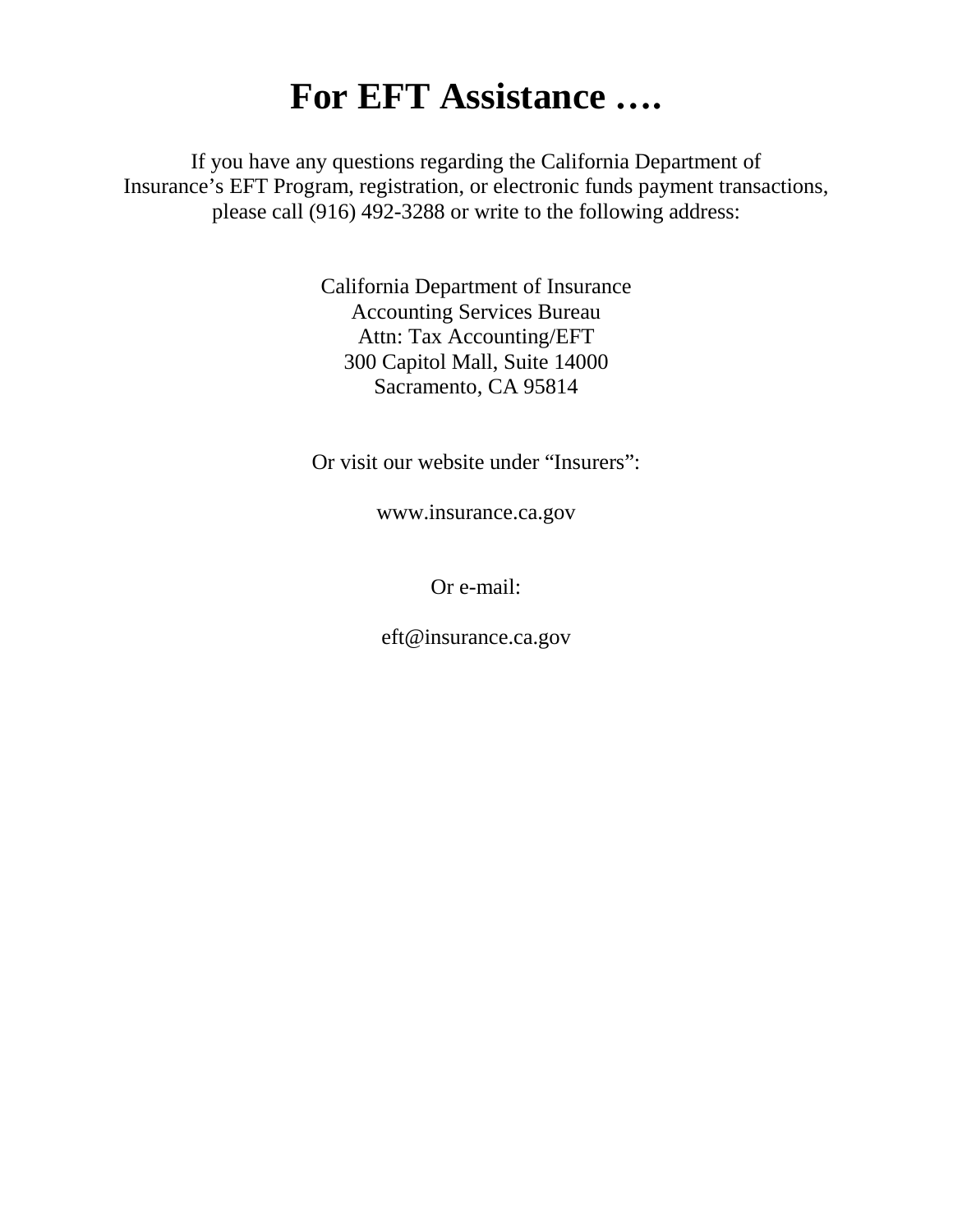# **TABLE OF CONTENTS**

|     | <b>I. INTRODUCTION</b>                                                                                                                                                                                                                                                       | $\mathbf{1}$   |
|-----|------------------------------------------------------------------------------------------------------------------------------------------------------------------------------------------------------------------------------------------------------------------------------|----------------|
|     | II. PROGRAM PARTICIPATION                                                                                                                                                                                                                                                    | 2              |
|     | <b>III. PAYMENT OPTIONS</b><br>Automated Clearing House (ACH) Debit<br><b>Automated Clearing House (ACH) Credit</b><br>Fedwire                                                                                                                                               | 3              |
| IV. | REGISTRATION                                                                                                                                                                                                                                                                 | 9              |
| V.  | <b>GENERAL INFORMATION</b><br><b>Assessment Notices</b><br>Emergencies<br>Penalties and Interest Charges<br><b>Waiver of Penalties</b><br><b>Tax Due Dates</b><br>Weekends and Holidays<br>Tracing an EFT Payment<br>Zero Amount Due<br>Filing Tax Return<br>Payment Voucher | 10             |
| VI. | <b>APPENDIX</b><br><b>ACH Debit Instructions</b><br>А.<br>Interactive Voice Response (IVR) (Phone) Script<br>Making a Payment<br>Payment inquiry on IVR<br>Canceling a Payment<br>Change a Security Code<br><b>Web Online Payments</b>                                       | $A-1$          |
|     | <b>B.</b> ACH Credit Instructions<br>TXP Addenda Convention Record Layout<br><b>TXP</b> Definitions                                                                                                                                                                          | $B-1$          |
|     | C. Glossary of Terms and Acronyms<br>D. Authorization Agreement for Electronic Funds Transfer<br>Form CDI EFT 93-01<br>Instructions for Completing the EFT Authorization<br><b>Agreement Form</b>                                                                            | $C-1$<br>$D-1$ |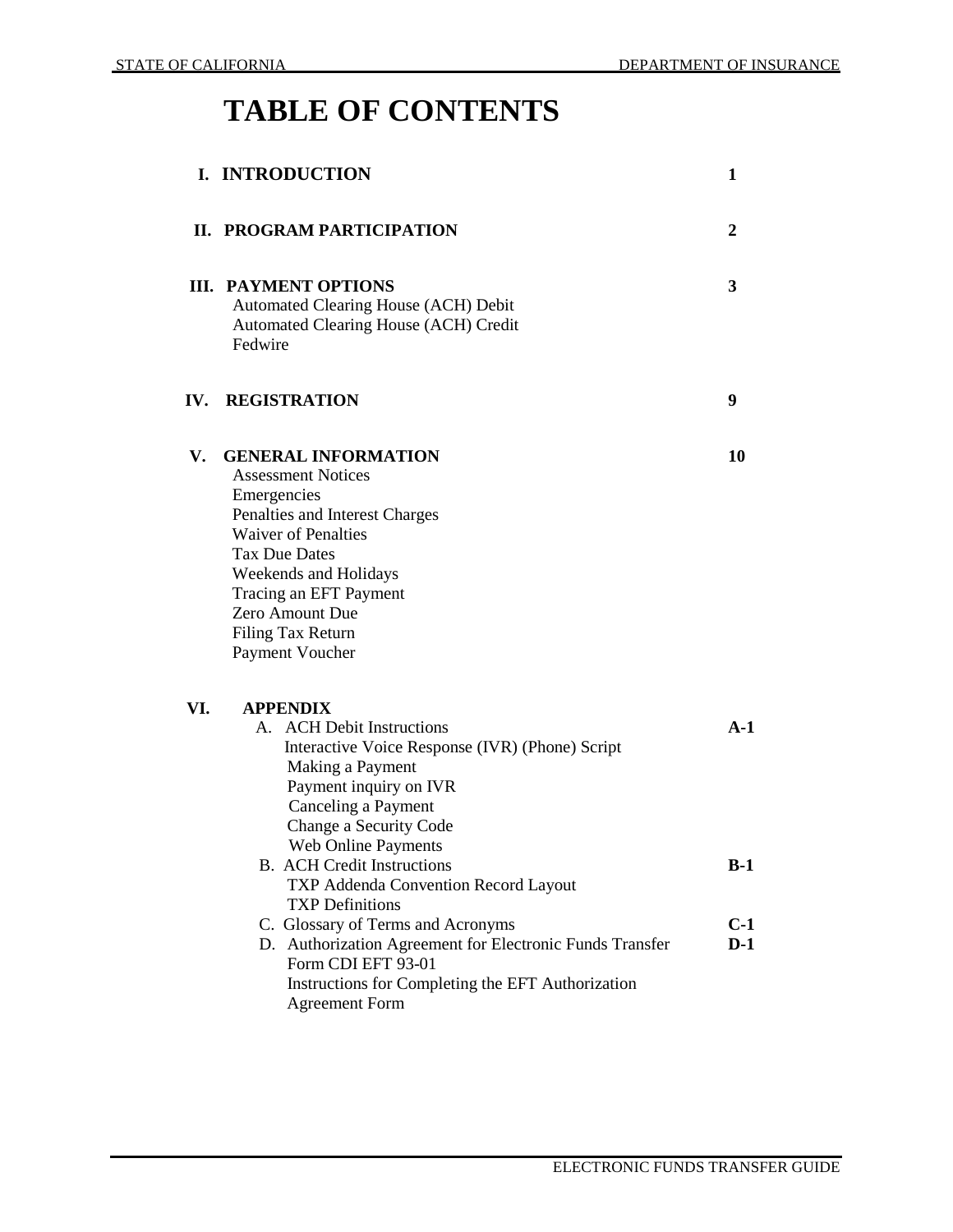# **I. INTRODUCTION**

Beginning in January 1994, taxpayers have been able to make tax payments electronically rather than through the use of paper checks. Known as EFT payments (Electronic Funds Transfer), these payments are made by authorizing the transfer of funds from one account to another electronically. Such payments are initiated by telephone or through the use of a computer and modem.

With EFT payments, you may expect to benefit from the reduction of manual paper processing associated with it. You will also realize faster responses to your inquiries regarding the status of your tax payments, as well as cost reductions associated with check processing, postage, and reconciliation.

**Background** Electronic Funds Transfers have been used for many years by the federal government and private businesses. Direct deposit of social security payments and employees' wages are commonly made through EFT and many businesses use EFT to pay their suppliers for goods and services.

> In 1988, Indiana became the first state to adopt an EFT payment program for its taxpayers. Since that time, the number of states implementing EFT programs for payment of state taxes has steadily increased.

> With the passage of Senate Bill (SB) 467, (Chapter 473, Stats. 1991), California became the  $24<sup>th</sup>$  state to implement EFT for the payment of state taxes. SB 467 required the Board of Equalization, the Employment Development Department, and the Franchise Tax Board to implement EFT programs to collect tax payments.

> In 1993, Assembly Bill 2055 (Chapter 661, Stats.1993) authorized the California Department of Insurance (CDI) to implement EFT for collection of Premium Taxes, Surplus Line Taxes, Retaliatory Taxes, and Ocean Marine Taxes, effective January 1, 1994.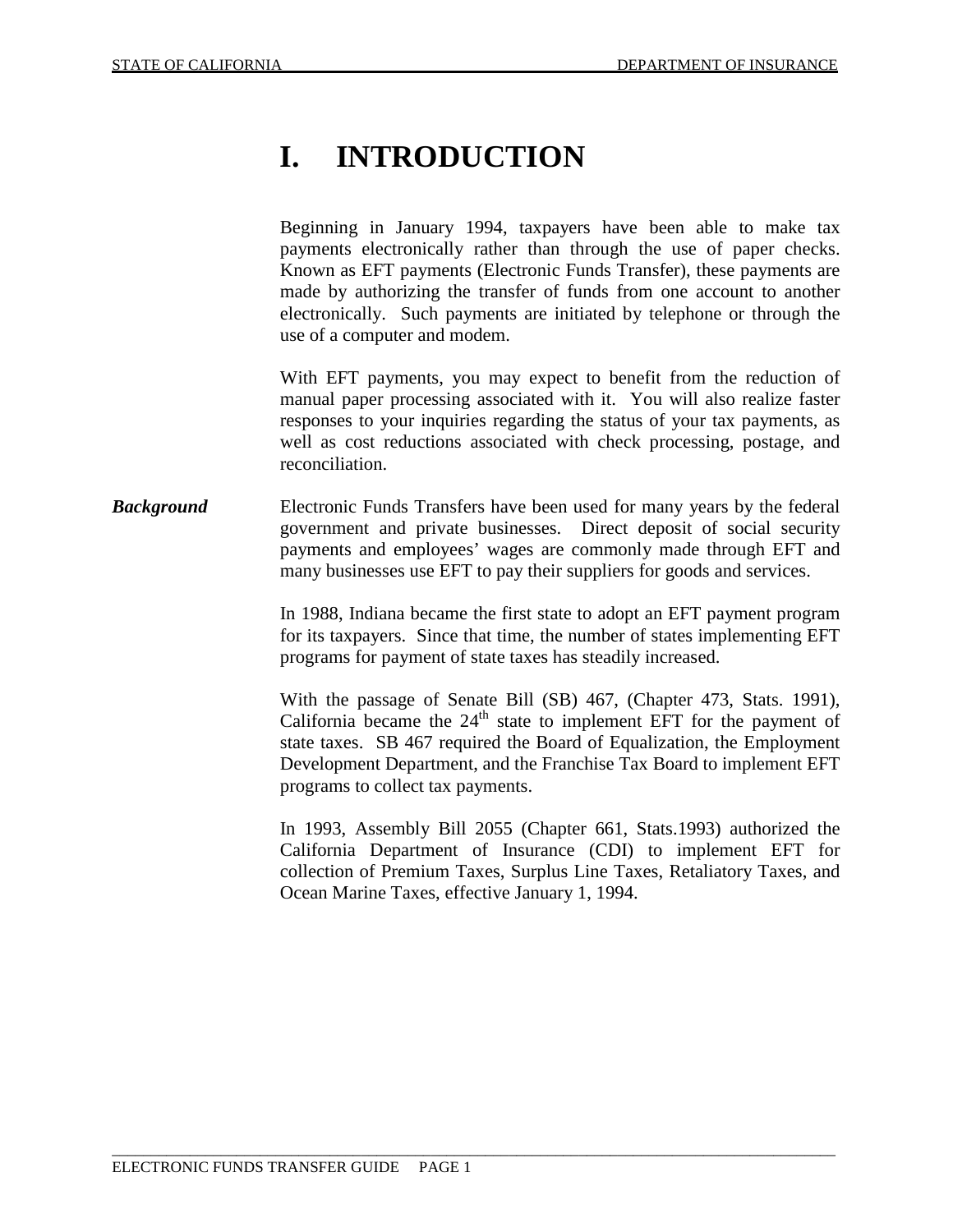# **II. PROGRAM PARTICIPATION**

*Mandatory Participation* You are required to participate in the EFT program if your annual taxes for any one type of class of insurance exceed twenty thousand dollars (\$20,000) per California Revenue Taxation Code, Section 12602, and California Insurance Code, Section 1775.8 and 12976.5.

## **Once you are identified as a mandatory participant, all your future tax payments must be remitted by EFT regardless of the payment type, the payment amount, or the tax year.**

- *Voluntary* *Participation* If you are not required to make tax payments through EFT you may choose to do so on a voluntary basis by completing an Authorization Agreement for Electronic Funds Transfer (Form CDI TAX EFT 93-01). If you do not have a copy of this form, visit our website at [www.insurance.ca.gov,](http://www.insurance.ca.gov/) or you can request one by contacting CDI's Tax Accounting/EFT Desk at (916) 492-3288, or e-mail at [eft@insurance.ca.gov.](mailto:eft@insurance.ca.gov) Once your Authorization Agreement for EFT is approved, we will mail you a letter confirming the payment method you selected and issue an EFT Taxpayer Identification Number TIN (account number). Your voluntary status will remain in place until either your request for withdrawal is approved, or your status changes to mandatory.
- *Payment Voucher* If you are mandated or voluntarily elected to pay by EFT, you are still required to submit the tax payment voucher to the California Department of Insurance to ensure that the tax payment is properly applied.

*Withdrawal From Participation In EFT* If you are a mandatory participant in the EFT program and wish to discontinue making EFT payments, send a written request and include the reasons for the withdrawal from participation in EFT to CDI's Tax Accounting/EFT Desk **30** days before your next due date. You are required to continue participation in EFT until you are notified of the approval by the Department.

\_\_\_\_\_\_\_\_\_\_\_\_\_\_\_\_\_\_\_\_\_\_\_\_\_\_\_\_\_\_\_\_\_\_\_\_\_\_\_\_\_\_\_\_\_\_\_\_\_\_\_\_\_\_\_\_\_\_\_\_\_\_\_\_\_\_\_\_\_\_\_\_\_\_\_\_\_\_\_\_\_\_\_\_\_\_\_\_\_\_\_\_\_

If you are a voluntary participant in the EFT program and wish to discontinue making EFT payments, send a written request and include the reasons for the withdrawal from participation in EFT to CDI's Tax Accounting/EFT Desk **30** days before your next due date. You are encouraged to continue participation in this method of payment to ensure that your tax payments are properly recorded.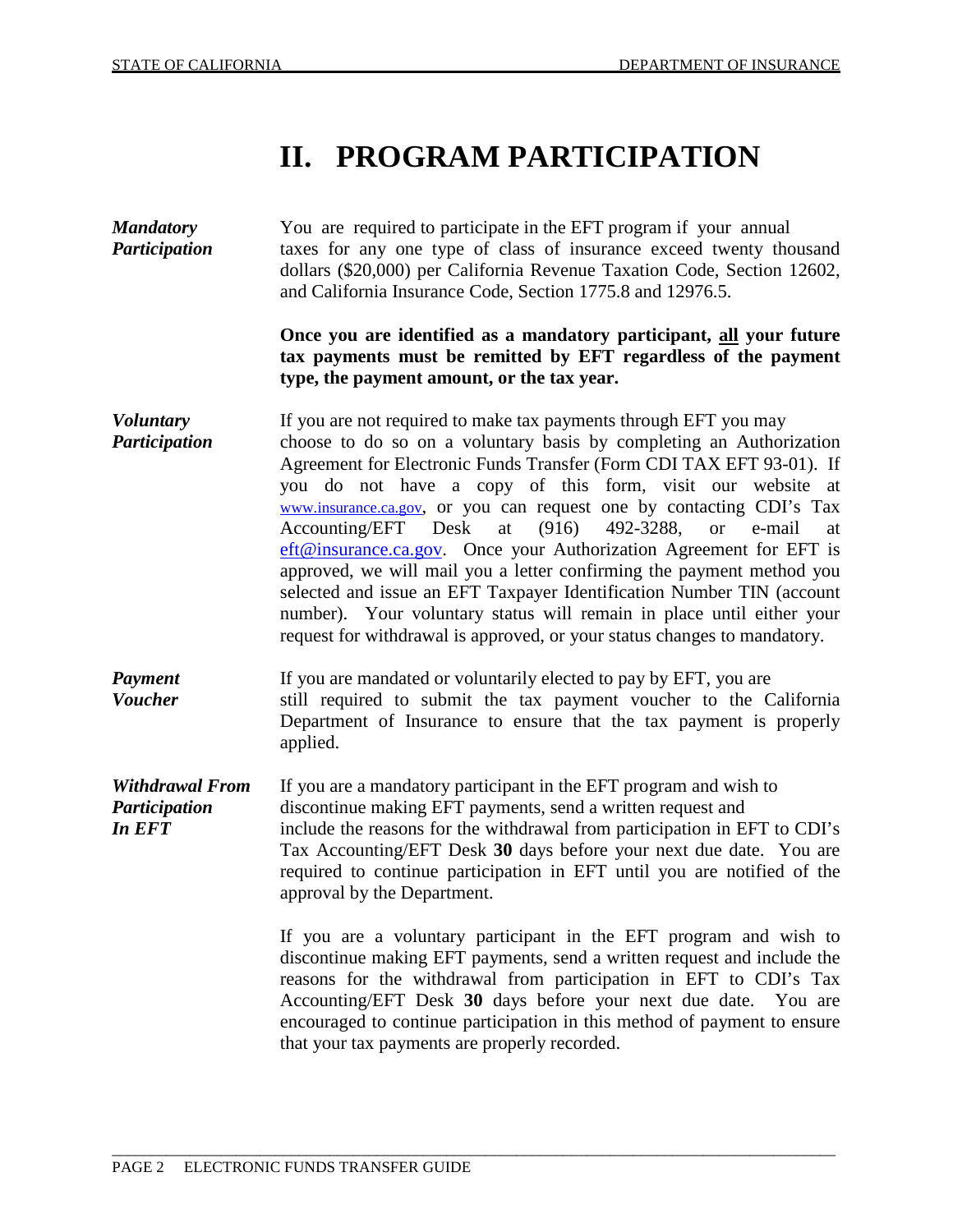# **III. PAYMENT OPTIONS**

There are two reporting methods for making ACH EFT payments:

- Automated Clearing House (ACH) Debit
- Automated Clearing House (ACH) Credit

As their names indicate, both transactions are processed through the Automated Clearing House (ACH) system.

The differences between the two methods are explained in this section so you can select the payment method you prefer. After you decide on a payment method, you must complete an Authorization Agreement for Electronic Funds Transfer (Form CDI 93-01). This form is located at Chapter VI, Appendix D. See Chapter IV for more information on how to register for EFT.

## **AUTOMATED CLEARING HOUSE (ACH DEBIT)**

- *Definition* The ACH Debit method allows you to initiate the transfer that electronically debits an account you control for the amount(s), which you report to the State's data collection service. Your account will be debited only upon your initiation and for the amount you specify. **Costs** You will be responsible for any fees, if any, that your financial institution may charge you for the actual transfer of funds. *Prenote Test* When you add the bank routing number and the specific bank account you want debited to pay your taxes into the State's data collection payment website at www.govone.com/PAYCAL, the data collector will then initiate a prenote (prenotification) test. The prenote is a zero dollar transaction to your account to verify the bank information you provided. This test must be processed at least 10 business days prior to your first EFT payment. *Communication Methods*  You can choose one of the following methods to contact the State's data collection service:
	- Telephone (voice operator assisted or touch tone)

\_\_\_\_\_\_\_\_\_\_\_\_\_\_\_\_\_\_\_\_\_\_\_\_\_\_\_\_\_\_\_\_\_\_\_\_\_\_\_\_\_\_\_\_\_\_\_\_\_\_\_\_\_\_\_\_\_\_\_\_\_\_\_\_\_\_\_\_\_\_\_\_\_\_\_\_\_\_\_\_\_\_\_\_\_\_\_\_\_\_\_\_\_

Personal or mainframe computer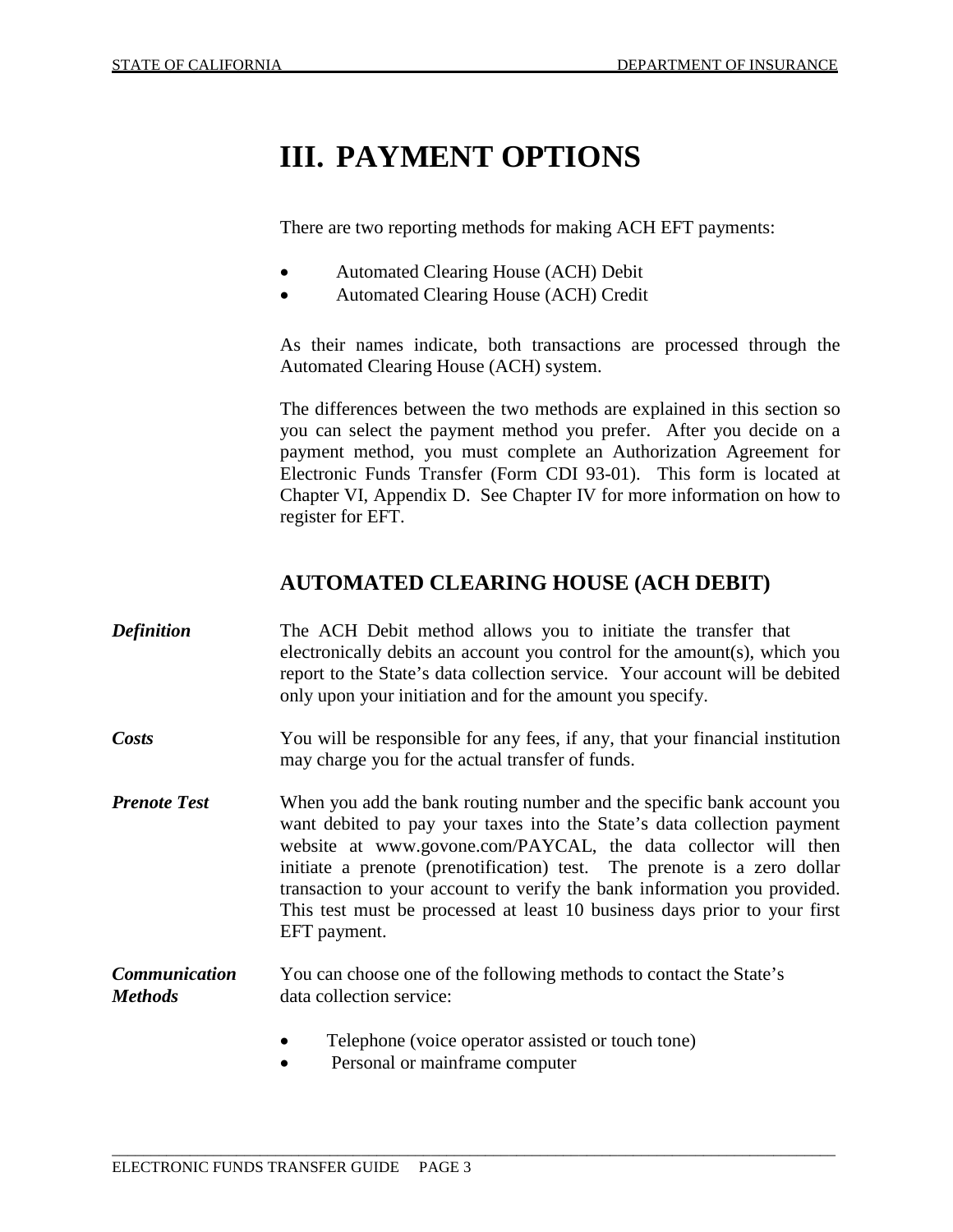*How To Report A Payment* To make an ACHDebit payment, call the State's data collection service at the toll-free number (1-800-554-7500). When you call, you will be asked to provide the following information:

- EFT Taxpayer Identification Number (TIN)
- Security Code
- Tax Type Code
- Tax Due Date
- Payment Amount
- Date Your Bank Account Will Be Debited (Warehousing)

*EFT Taxpayer Identification Number.* This is your 8-digit numeric EFT Taxpayer Identification Number (TIN). The California Department of Insurance will assign this number to you when you set up your EFT account. This EFT TIN will be validated by the State's data collection service and will direct your tax payment to the proper taxpayer account. Your EFT TIN is your identification number for your tax payments. Your California Department of Insurance permanent number and/or license number will remain the same.

*Security Code.* Once EFT information is entered into CDI's computer and transmitted to the State's data collection service, you are then assigned a temporary generic security code. Before you report your first payment, you must call the State's data collection service voice operator at 1-800- 554-7500 and change the generic code to a four-digit numeric code of your choice. This will be your security code when reporting each payment thereafter via telephone. Changing your security code will ensure that outside parties do not have access to your security code. Your security code is not shared with the California Department of Insurance and you may change your code at any time. If you lose or forget your security code, contact the State's data collection service at 1-800-554-7500. For web payments (at [www.govone.com/PAYCAL\)](http://www.govone.com/PAYCAL), you will need to use the temporary generic security code to log on in order to establish your username and password during your first visit.

*CDI does not have access to your bank account without your authorization. The ACH Debit method can only be initiated by using your EFT Taxpayer Identification Number (TIN) along with your unique security code for telephone payments and using your username and password for web payments. Funds can only be transferred to the State's bank account at your request.*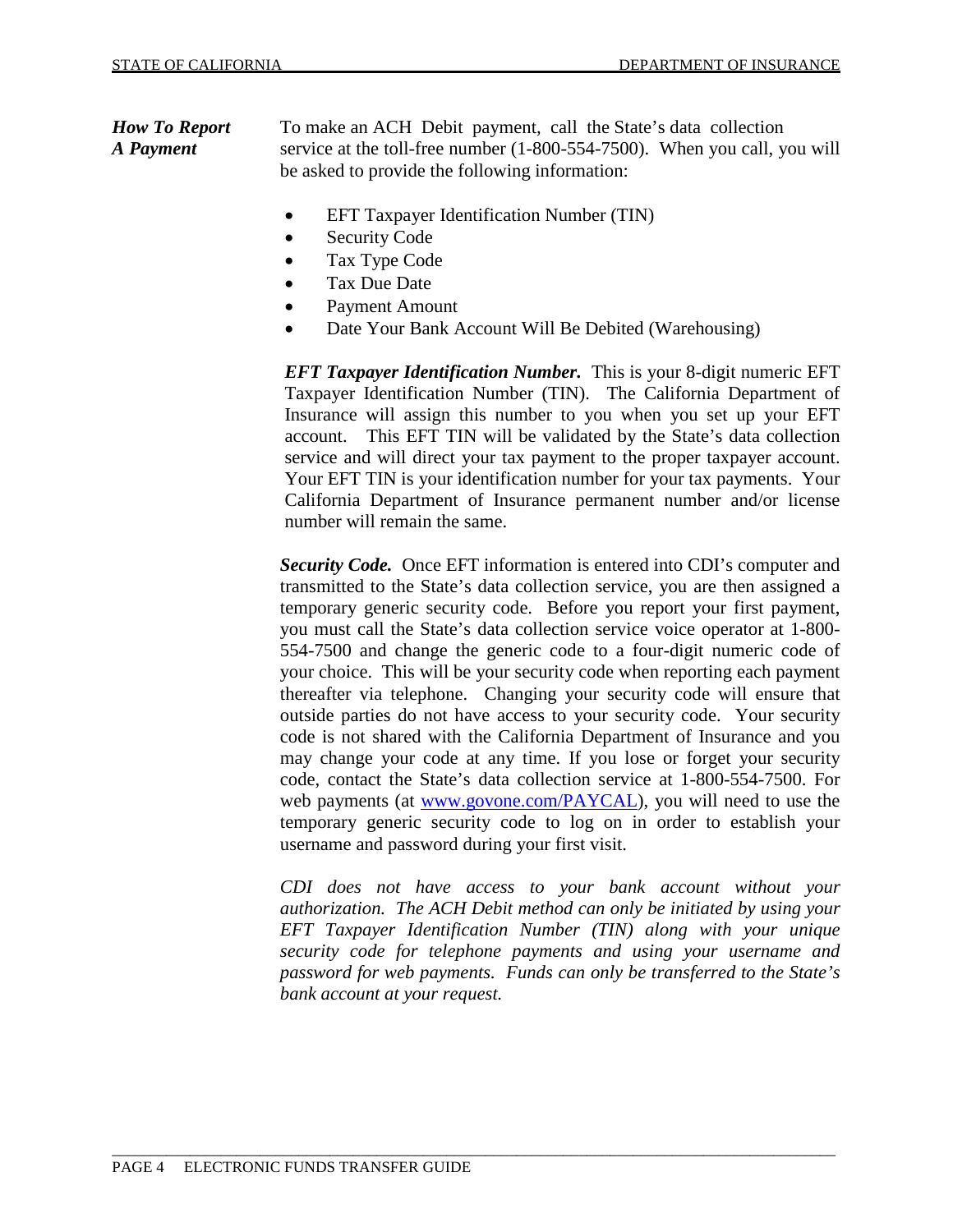*Tax Type Code.* This code is used to identify the type of tax payment being made. Only one tax type code can be used for each tax payment transaction. The California Department of Insurance uses the following codes:

- 07130 Premium Tax Annual
- 07131 Premium Tax Prepayment (Quarterly)
- 07133 Retaliatory Tax
- 07134 Ocean Marine
- 07150 Surplus Line Tax Annual
- 07153 Surplus Line Tax Installment (Monthly)

*Tax Due Date*. This is the *due date* of the tax you are reporting. This information must be given in MMDDYY format, whereby the YY can be current, prior or next year only. Please refer to the list of tax due dates under Chapter V, "General Information".

*Payment Amount.* The payment amount will be entered in dollars and cents. The maximum amount allowed for any one transaction is \$99,999,999.99.

*Date Your Bank Account Will Be Debited (Warehousing).* You can specify what date you would like your bank account to be debited. This date is to be entered in the MMDDYY format. This entry has a maximum range of 90 days from the date you are calling in your payment. Please make sure that the date you specify for your bank account to be debited is not a weekend or observed holiday. After you have reported your payment, you will be provided a confirmation number that will validate your payment. Keep this confirmation number for your records.

If you will be making your payment from outside of the United States, call CDI's Tax Accounting/EFT Desk at (916) 492-3288, or e-mail at [eft@insurance.ca.gov](mailto:eft@insurance.ca.gov) for assistance.

*When To Report A Payment* For an electronic tax payment to be timely, the transferred funds must settle into the California Department of Insurance's bank account by the first banking day following the tax due date. To ensure that your funds settle timely into CDI's account, you must call the State's data collection service on or before the tax due date.

\_\_\_\_\_\_\_\_\_\_\_\_\_\_\_\_\_\_\_\_\_\_\_\_\_\_\_\_\_\_\_\_\_\_\_\_\_\_\_\_\_\_\_\_\_\_\_\_\_\_\_\_\_\_\_\_\_\_\_\_\_\_\_\_\_\_\_\_\_\_\_\_\_\_\_\_\_\_\_\_\_\_\_\_\_\_\_\_\_\_\_\_\_

You can call the State's data collection service at any time to report your payment. The service is available 24 hours a day, year round. **If you call**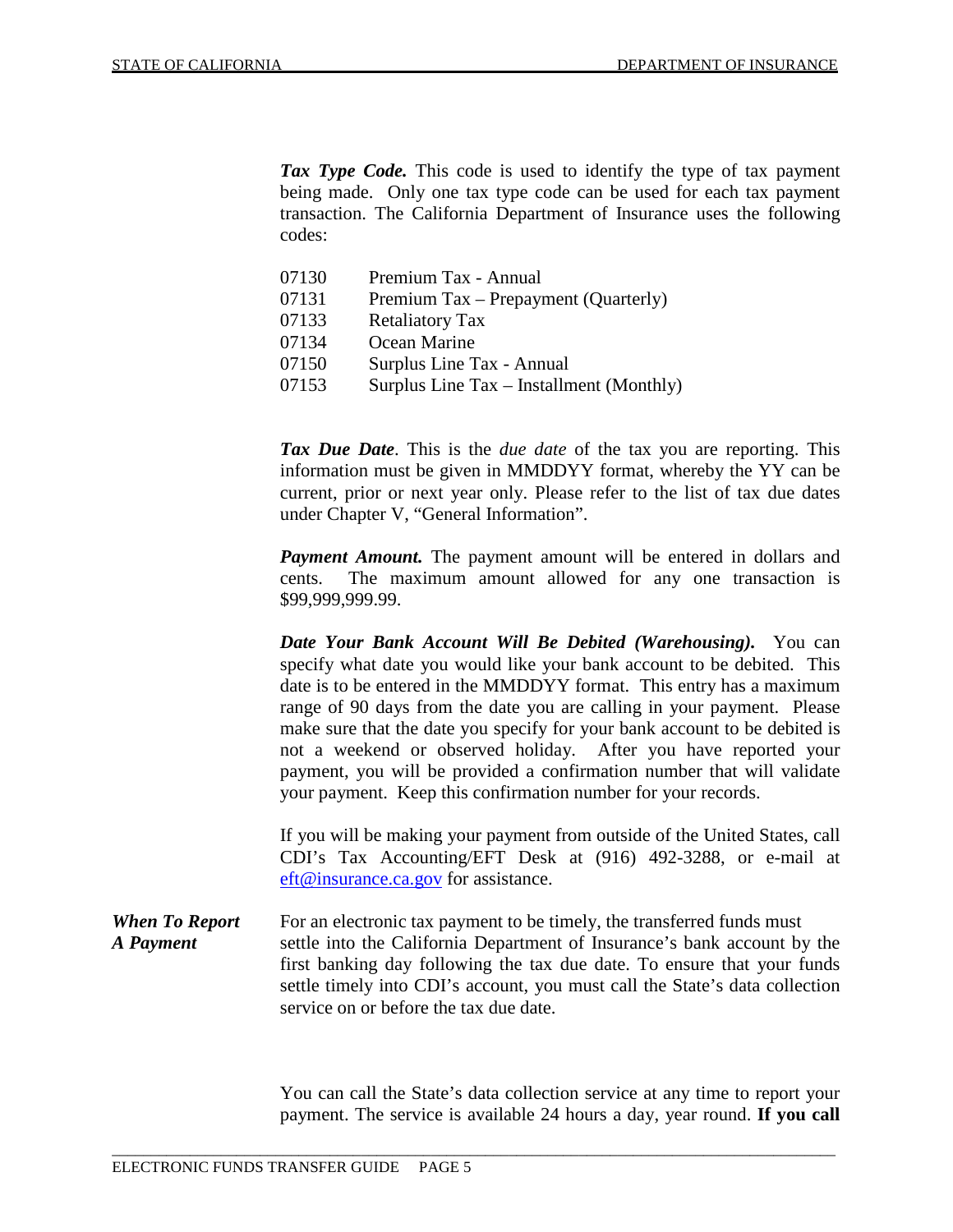**on the tax due date, you must allow enough time to complete your call by 3:00 p.m. Pacific Time.** Otherwise, your payment will not be initiated until the next business day and will be considered late.

*Cancellations, Corrections, And Inquiries* You may cancel, correct, or inquire about a reported transaction if you call the State's data collection service voice operator before 3:00 p.m. Pacific Time the same day the transaction was reported. If you have reported the wrong information to the State's data collection service and missed the 3:00 p.m. Pacific Time deadline for correcting the entry, call CDI's Tax Accounting/EFT Desk at (916) 492-3288 or e-mail at [eft@insurance.ca.gov](mailto:eft@insurance.ca.gov) for assistance.

## **AUTOMATED CLEARING HOUSE (ACH CREDIT)**

- *Definition* The ACH Credit method allows you to transfer funds by instructing your financial institution to debit your account and credit the California Department of Insurance's bank account.
- *Costs* You must pay the fees charged by your financial institution for any set-up costs and for each ACH Credit transaction initiated.
- *Record Format Requirements* Your financial institution will debit your account and credit the California Department of Insurance's bank account through the Automated Clearing House network. In order to report your tax payment correctly, your financial institution **must** originate your payment using the **Cash Concentration or Disbursement plus Tax Payment Addendum (CCD+/TXP)** format. This is the standard format that has been adopted for tax payments by the National Automated Clearing House Association (NACHA) and endorsed by the Federation of Tax Administrators.

**Before selecting the ACH Credit method, you should check with your financial institution to confirm that they can originate an ACH Credit transaction in the required record format.** 

*How To Report A Payment*  Since your financial institution will originate your payment, you should contact them for specific procedures to follow.

\_\_\_\_\_\_\_\_\_\_\_\_\_\_\_\_\_\_\_\_\_\_\_\_\_\_\_\_\_\_\_\_\_\_\_\_\_\_\_\_\_\_\_\_\_\_\_\_\_\_\_\_\_\_\_\_\_\_\_\_\_\_\_\_\_\_\_\_\_\_\_\_\_\_\_\_\_\_\_\_\_\_\_\_\_\_\_\_\_\_\_\_\_

At the time you contact your financial institution to report your payment, you must provide them with the filing information required to complete the ACH CCD+/TXP records (such as the tax amount and tax due date). The free form portion of the TXP Addenda Record is shown in the TXP Addenda Convention Layout provided in Appendix B-1.

If you choose the ACH Credit method, we will mail you the California Department of Insurance's EFT bank account and transit/routing number.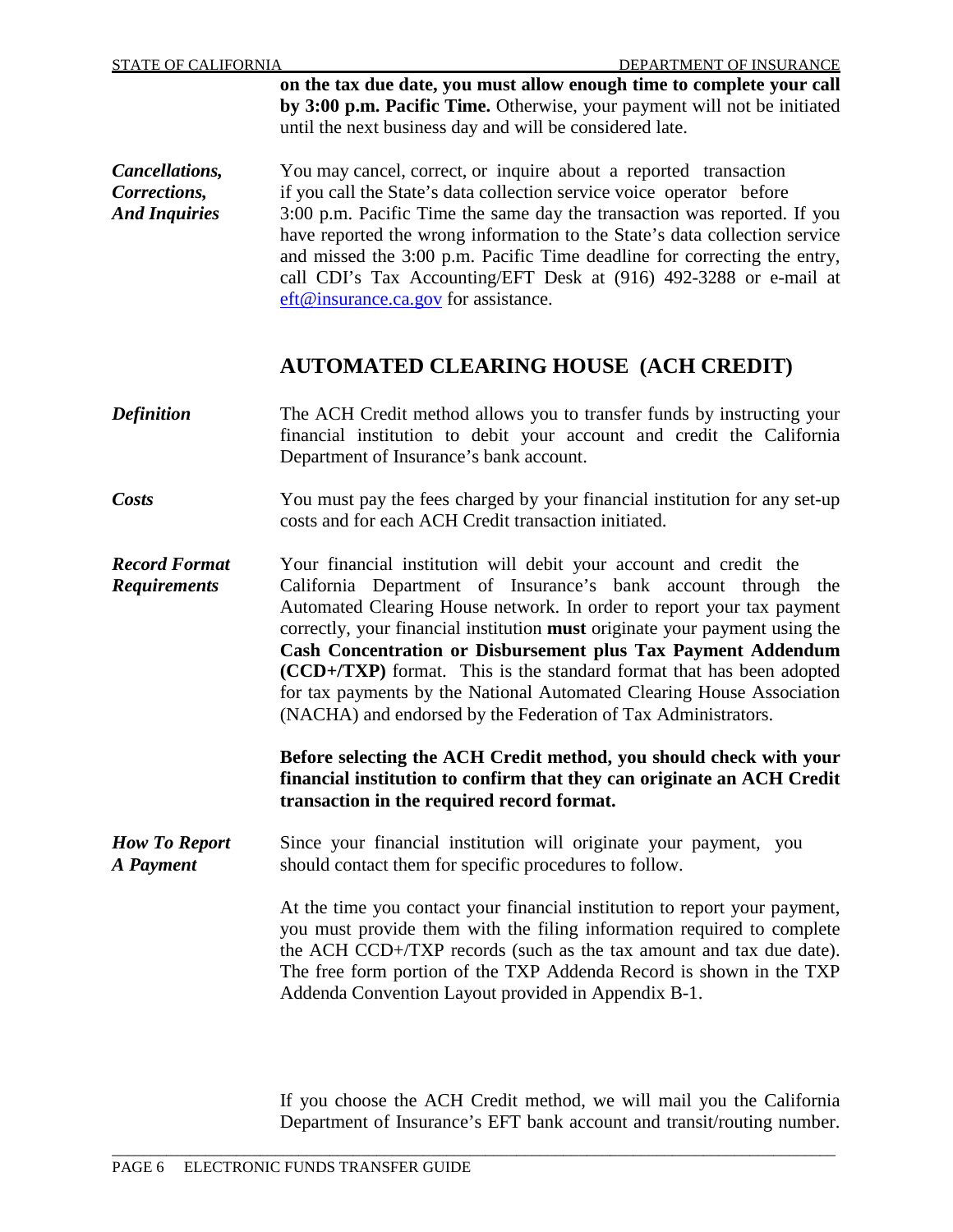You must provide this information to your financial institution before you report your first EFT payment.

If you are making a payment to more than one California State Department, it is important to note that each tax department has its own bank account number and requests different information for the "free form area" of the Tax Payment (TXP) Addenda Record. Although the actual addenda formats for each department may look similar, the information requested is different.

*When To Report A Payment*  To be timely, your tax payment must settle into the California Department of Insurance's bank account by the first banking day following the tax due date. You **must** check with your financial institution to determine when you should originate your payment so that it will settle in CDI's account on time.

> You should also check with your financial institution to ensure that they are open for business the day you plan to originate your payment through the ACH network.

## **The State cannot guarantee timely settlement for an ACH Credit transaction.**

- *Corrections* If you choose the ACH Credit method and discover you have reported erroneous information, you must contact your financial institution for assistance. You are responsible for any errors in reporting or transmitting an ACH Credit transaction.
- *Prenote Test* It is **strongly** recommended that your financial institution conduct a prenote (prenotification) test to validate the California Department of Insurance's bank account and routing/transit number. This test uses a zero-dollar amount and must be made at least 30 days prior to your initial EFT tax payment.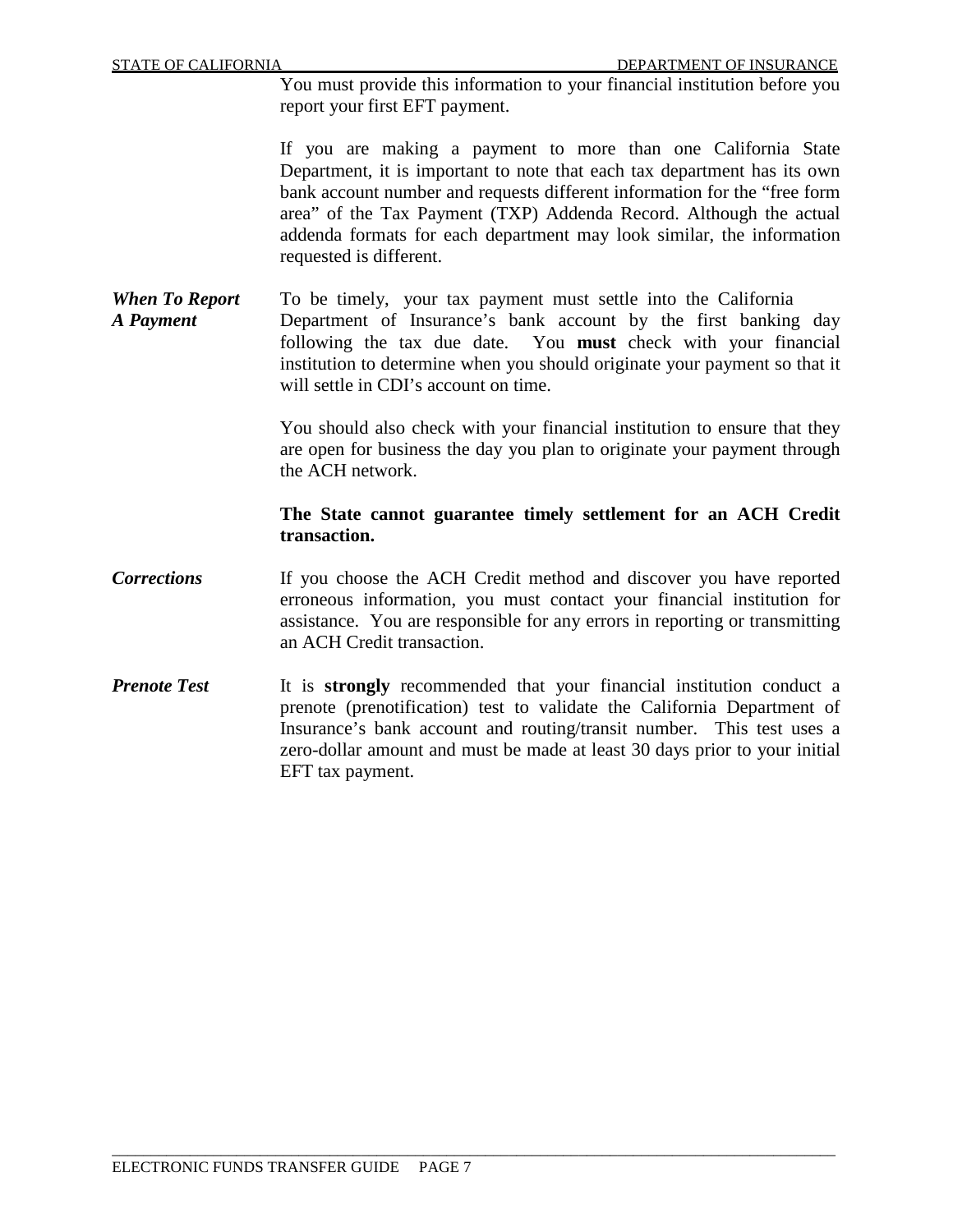## **FEDWIRE (Prior Written Approval from Department Only)**

- *Definition* A Fedwire payment is a wire transfer system used generally to transfer large dollar amounts instantaneously provided by the U.S. Federal Reserve System.
- *Prior Written Approval*  The California Department of Insurance requires written request from taxpayers to use the Fedwire method for payment of insurance taxes. California Department of Insurance will notify you in writing if your request to use the Fedwire method has been approved. **The use of Fedwire for payment of insurance taxes is for emergency use only.**

If you do not receive prior written approval from the California Department of Insurance and use the Fedwire method to make your insurance tax payment, you will be assessed a ten percent penalty on the amount paid per California Revenue and Taxation Code, Section 12602  $(c)(1)$  and California Insurance Code, Sections 1775.8  $(c)(1)$  and 12976.5  $(c)(1)$ .

*How To Report A Payment* Since your financial institution will originate your payment, you should contact them for specific procedures to follow.

> When you contact your financial institution for specific procedures, you should include the following information for the Fedwire transfer:

- Taxpayer's Name
- EFT Taxpayer Identification Number (TIN)
- Tax Type Code
- Tax Due Date
- Payment Amount
- California Department of Insurance Bank Account Number
- California Department of Insurance ABA Number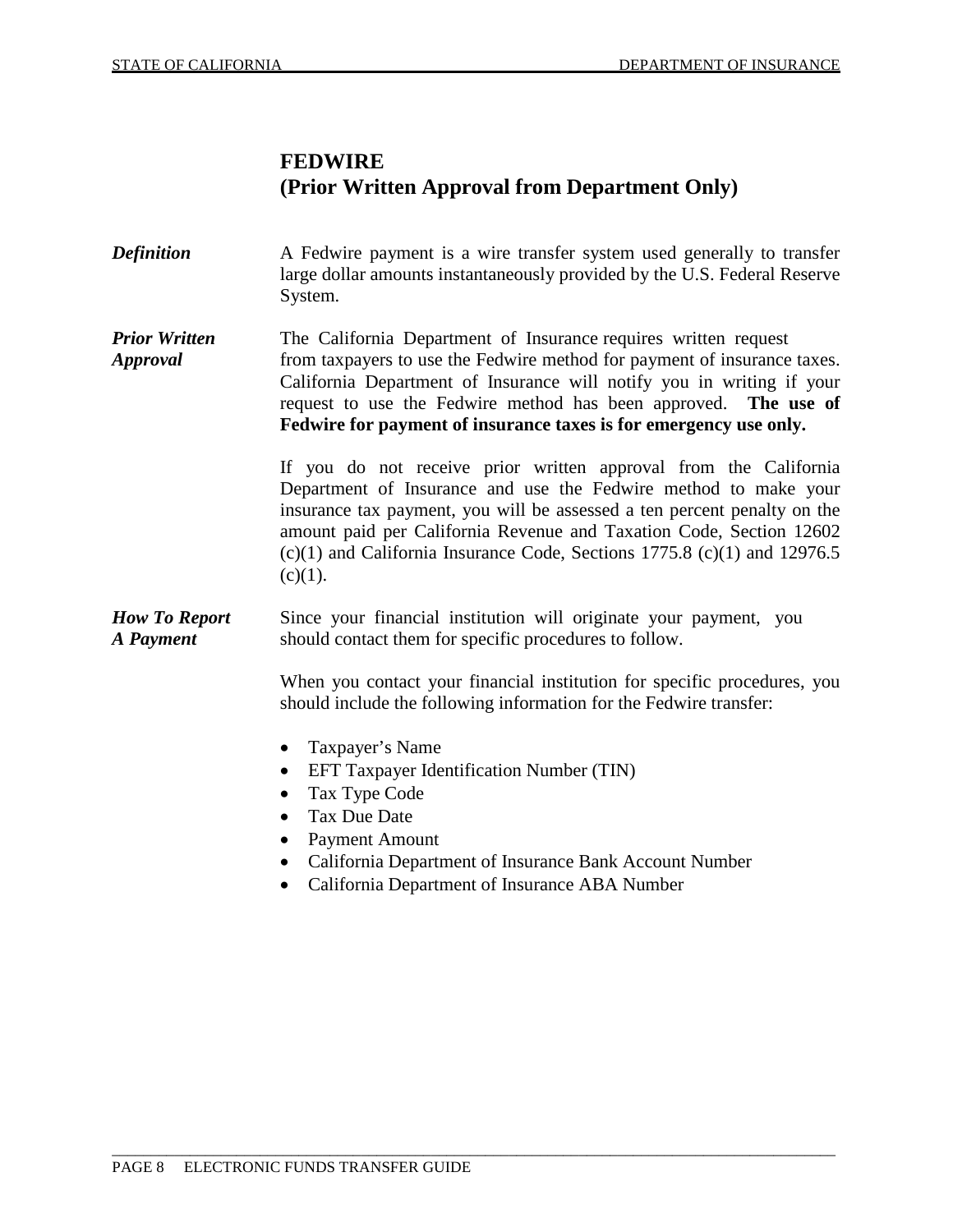# **IV. REGISTRATION**

| How To<br><b>Register</b>                                    | To register to participate in the EFT program (as a mandatory or<br>voluntary participant), you must complete the Authorization Agreement<br>for EFT (Form CDI TAX EFT 93-01) and submit to CDI for approval 30<br>days before you make the first EFT payment. If you do not have a copy,<br>visit our website at www.insurance.ca.gov, or you can request one by<br>contacting CDI's Tax Accounting/EFT Desk at (916) 492-3288, or e-mail<br>at eft@insurance.ca.gov.<br>On the authorization form, indicate the payment method you will use,<br><b>ACH Debit or ACH Credit.</b> |
|--------------------------------------------------------------|-----------------------------------------------------------------------------------------------------------------------------------------------------------------------------------------------------------------------------------------------------------------------------------------------------------------------------------------------------------------------------------------------------------------------------------------------------------------------------------------------------------------------------------------------------------------------------------|
|                                                              | If you register for the ACH Debit method, you will be asked to complete<br>Section I and Section II, sign and date at the bottom of the form. After we<br>have received and reviewed the completed agreement form, we will notify<br>you confirming your EFT account and EFT Taxpayer Identification<br>Number (TIN).<br>You must then go to www.govone.com/PAYCAL and add your payment<br>information which includes your bank account number and routing transit<br>number during registration at the first time.                                                               |
|                                                              | If you select the ACH Credit method, you will be asked to complete<br>Section I and Section III, sign and date at the bottom of the form. We will<br>confirm your enrollment once approved This information is maintained in<br>our computer only for future mailings of information on EFT.<br>Please allow 30 days for the processing of the authorization agreement.                                                                                                                                                                                                           |
| <b>Changing</b><br><b>Registration</b><br><b>Information</b> | The following changes to your EFT account must be made using<br>the Form CDI 93-01:<br>Change in payment methods (ACH Debit & ACH Credit)<br>$\bullet$<br>Change address or EFT contact person (all taxpayers)<br>Change of taxpayer's name<br>$\bullet$                                                                                                                                                                                                                                                                                                                          |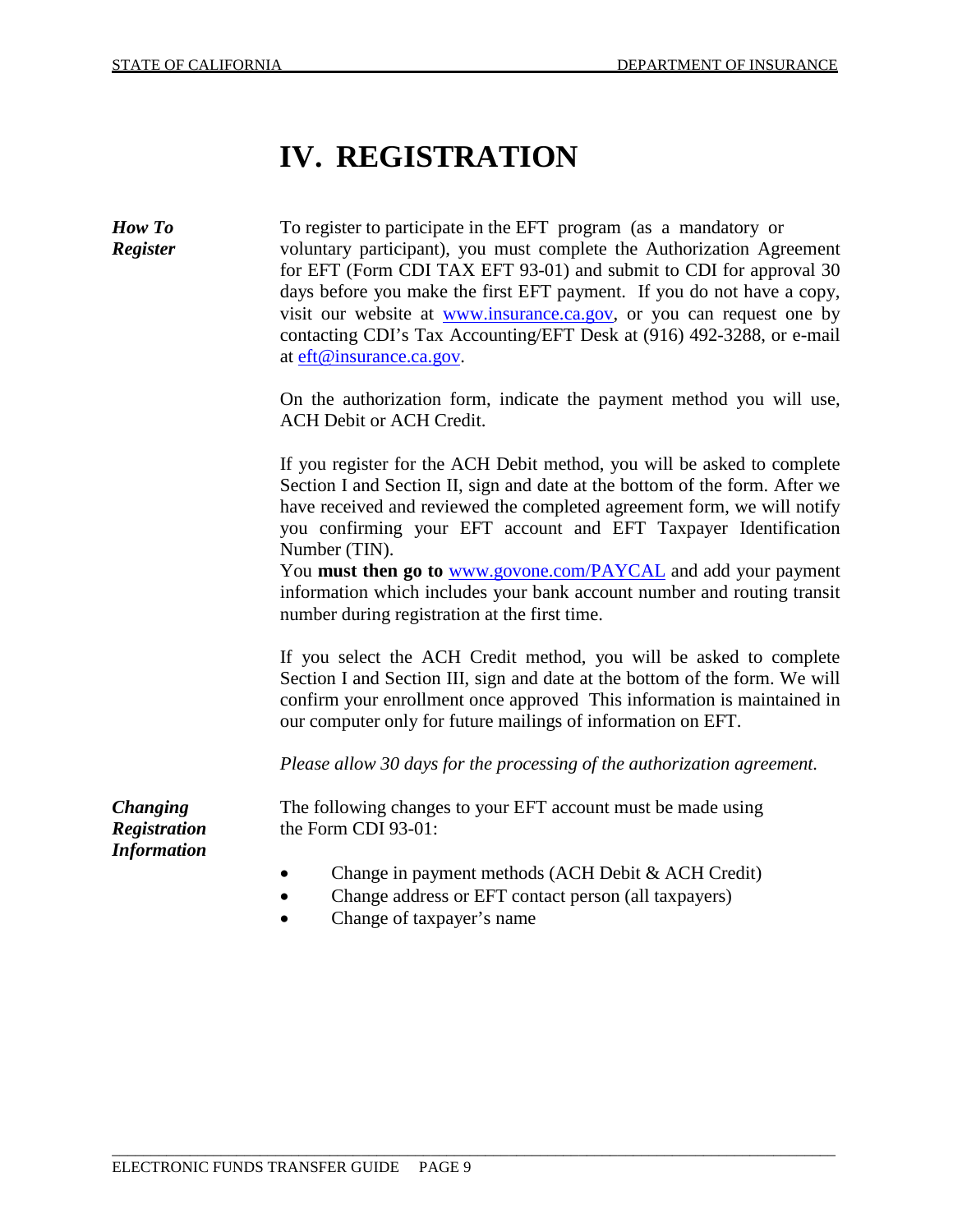# **V. GENERAL INFORMATION**

| <b>Assessment</b><br><b>Notices</b>             | Assessment notices are not part of the Electronic Funds Transfer<br>Program. Do not make payments by EFT for invoices received from the<br>California Department of Insurance for penalty assessments.<br>These<br>payments must be made by check, payable to the State Controller's Office.                                                                                                                                                                                                                                                                                                                         |
|-------------------------------------------------|----------------------------------------------------------------------------------------------------------------------------------------------------------------------------------------------------------------------------------------------------------------------------------------------------------------------------------------------------------------------------------------------------------------------------------------------------------------------------------------------------------------------------------------------------------------------------------------------------------------------|
| <b>Emergencies</b>                              | If there is a problem with making payments using the ACH Debit method,<br>contact the California Department of Insurance Tax Accounting/EFT Desk<br>at (916) 492-3288 or e-mail at eft@insurance.ca.gov.                                                                                                                                                                                                                                                                                                                                                                                                             |
|                                                 | If you use the ACH Credit method, contact your financial institution.                                                                                                                                                                                                                                                                                                                                                                                                                                                                                                                                                |
| <b>Penalties And</b><br><b>Interest Charges</b> | Penalty and interest charges cannot be made through EFT. You<br>will be assessed separately by the California Department of Insurance with<br>instruction to pay the State Controller's Office                                                                                                                                                                                                                                                                                                                                                                                                                       |
|                                                 | <b>Late Payment</b><br>If your payment is not timely, you will be assessed a ten percent penalty,<br>plus interest on the amount due per California Revenue and Taxation<br>Code, Section 12258, and California Insurance Code Section 1775.4(e)<br>and $1775.5(c)$ (1).                                                                                                                                                                                                                                                                                                                                             |
|                                                 | <b>Failure to Pay Taxes by EFT</b><br>If you are required to pay taxes through EFT, you must continue to<br>participate in the EFT program unless the California Department of<br>Insurance advises you in writing that you are no longer required to do so.<br>If you do not pay taxes through EFT and use another method to pay (for<br>example, if paid via Fedwire-without CDI's prior approval or payment by<br>check), you will be assessed a ten percent penalty on the amount due per<br>California Revenue and Taxation Code, Section 12602 (c)(1), and<br>California Insurance Code, Section 1775.8(c)(1). |
| <b>Waiver Of</b><br><b>Penalties</b>            | If you have received an assessment notice from the California<br>Department of Insurance for the penalties listed below, you may request to<br>be relieved of the penalties if you believe the assessment is incorrect or if<br>the non-compliance is due to a reasonable cause or circumstance beyond<br>your control and occurred notwithstanding the exercise of ordinary care<br>and in the absence of willful neglect                                                                                                                                                                                           |
|                                                 | Non-compliance of the timeliness requirement:<br>Insurers and Medi-Cal Managed Care Plans, your request for waiver of<br>penalties must be submitted in writing to the Board of Equalization,                                                                                                                                                                                                                                                                                                                                                                                                                        |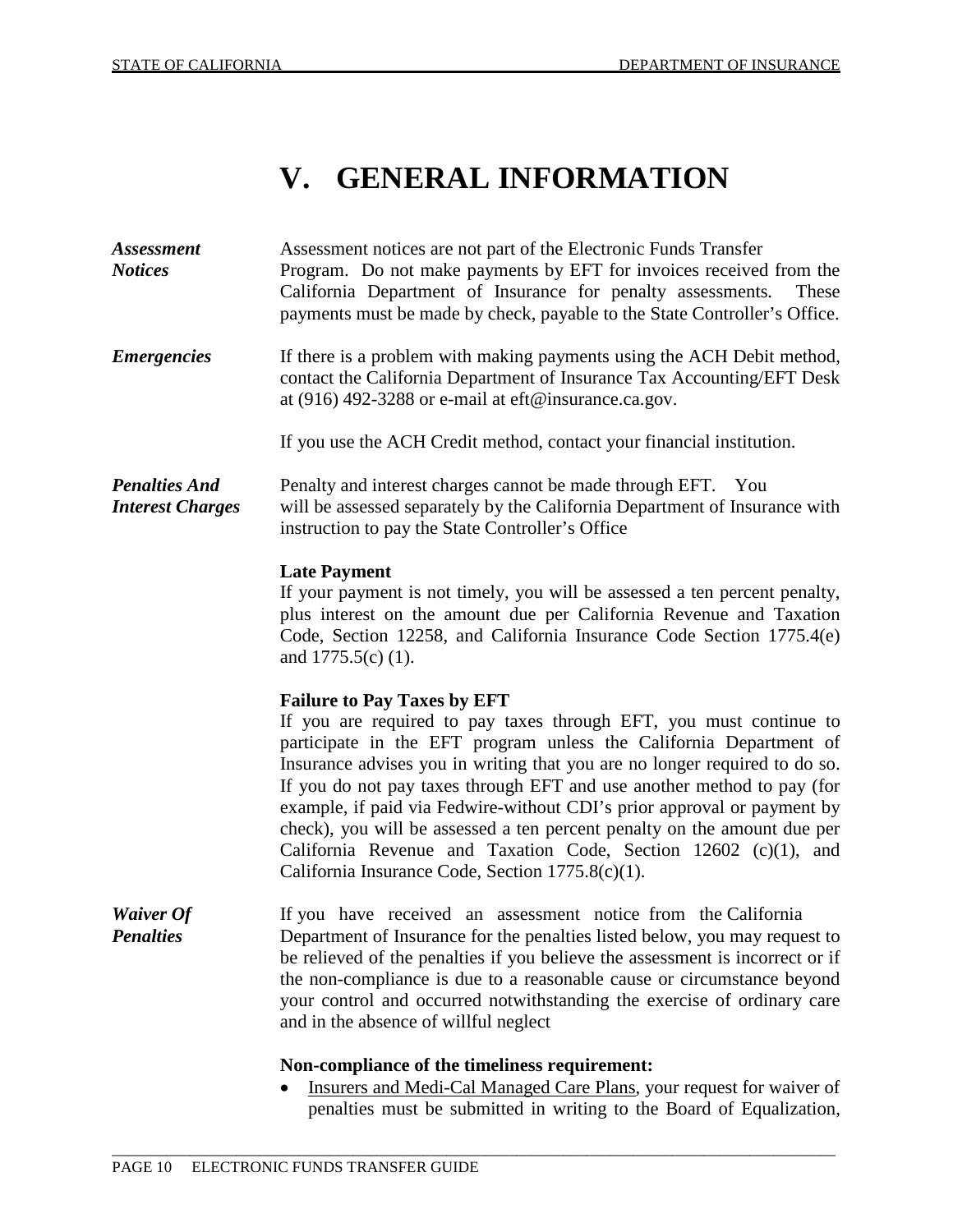•

•

Excise Tax Division, 450 N Street, MIC-56, Sacramento, CA 95814 and must contain a statement under penalty or perjury setting forth the facts upon which the claim for relief is based pursuant to California Revenue and Taxation Code Section 12636.

- Surplus Line Brokers: Pursuant to California Insurance Code Sections 1775.4(e) and 1775.5(c) (2), your request for waiver of penalties must be submitted in writing to the California Department of Insurance, Premium Tax Audit Bureau 300 South Spring Street, 13<sup>th</sup> Floor, Suite 13090, Los Angeles, CA 90013, Attention to David Okumura
	- **Non-compliance of the required payment method:**

• Insurers, Surplus Line Brokers and Medi-Cal Managed Care Plans: your request for waiver of penalties must be submitted in writing to the California Department of Insurance, Premium Tax Audit Bureau 300 South Spring Street, 13<sup>th</sup> Floor, Suite 13090, Los Angeles, CA 90013, Attention to David Okumura and must contain a statement under penalty of perjury setting forth the facts upon which the claim for relief is based, pursuant to California Revenue and Taxation Code Section  $12602(c)(3)$ and California Insurance Code Sections 1775.8(c)(3),

There is no provision in the California Insurance Code or California Revenue and Taxation Code that permits the waiving of interest assessments.

**Tax Due Dates** Under EFT reporting, a payment is considered to be timely if the transferred funds settle into the California Department of Insurance's bank account by the first banking day following the tax due date.

> You will need to determine the date when you must initiate your payment so that it will settle in CDI's bank account on time. When you should call to report your payment will depend on the payment method you have selected.

> ACH Debit and ACH Credit taxpayers are reminded to check with your financial institution regarding its requirements for timely payments. Some financial institutions require a twenty-four hour lead time.

## **Tax Due Dates for Insurers and Medi-Cal Managed Care Plans that Pay on an Annual and Quarterly Basis:**

| <b>Reporting Period</b>            | Tax Due Date * |
|------------------------------------|----------------|
| Annual Payment and Retaliatory Tax | April 1        |
| $1st$ Quarter Payment              | April 1        |
| $2nd$ Quarter Payment              | June 1         |
| 3 <sup>rd</sup> Quarter Payment    | September 1    |
| 4 <sup>th</sup> Quarter Payment    | December 1     |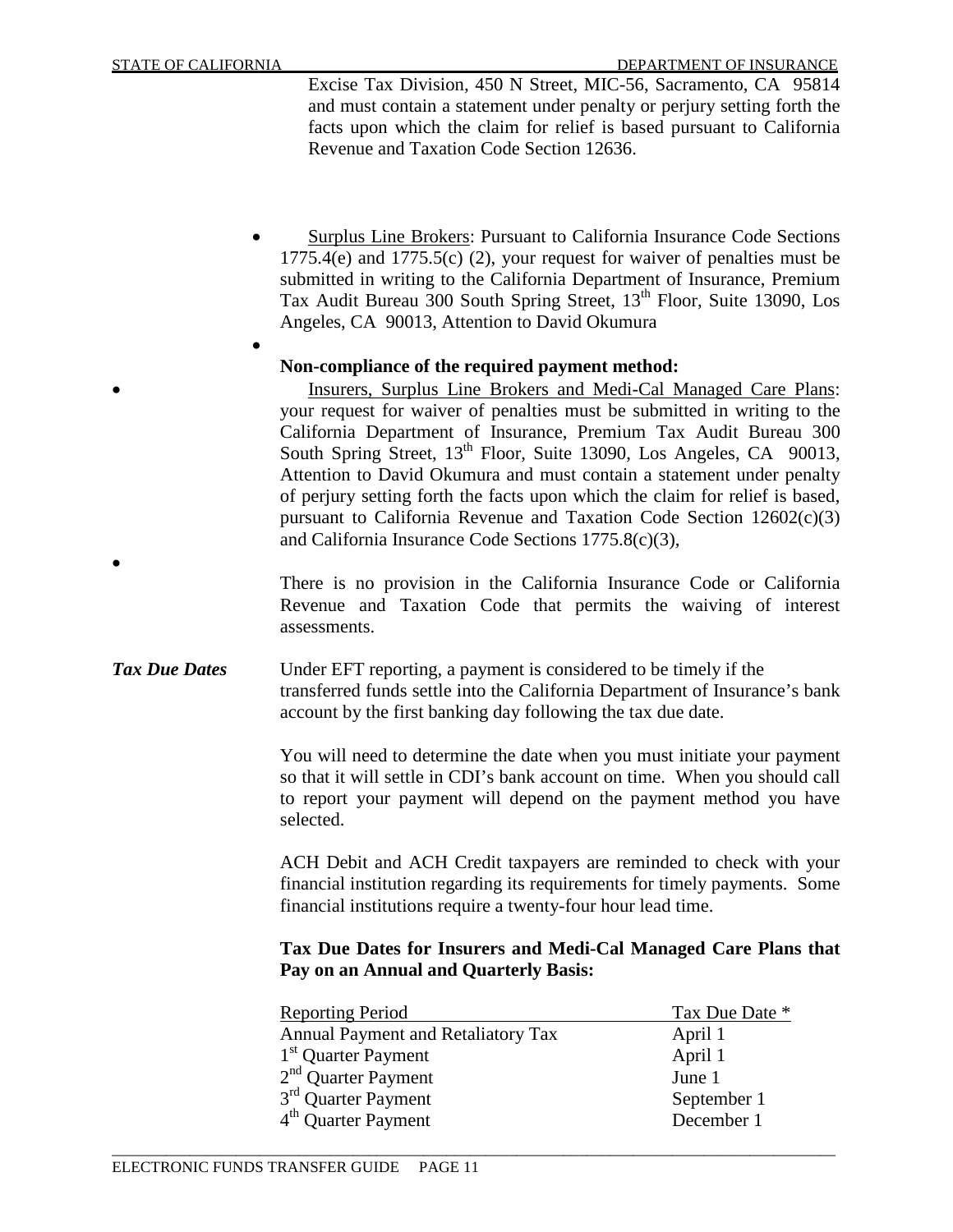|                     | Reporting Period (Business Transacted on)                                                                                       | Tax Due Date * |
|---------------------|---------------------------------------------------------------------------------------------------------------------------------|----------------|
|                     | January                                                                                                                         | April 1        |
|                     | February                                                                                                                        | May 1          |
|                     | March                                                                                                                           | June 1         |
|                     | April                                                                                                                           | July 1         |
|                     | May                                                                                                                             | August 1       |
|                     | June                                                                                                                            | September 1    |
|                     | July                                                                                                                            | October 1      |
|                     | August                                                                                                                          | November 1     |
|                     | September                                                                                                                       | December 1     |
|                     | October                                                                                                                         | January 1      |
|                     | November                                                                                                                        | February 1     |
|                     | <b>Annual Payment (including December)</b>                                                                                      | March 1        |
|                     |                                                                                                                                 |                |
| <b>Weekends And</b> | If your tax due date falls on a weekend or holiday (national or state), the                                                     |                |
|                     | tax due date will move to the next banking day and your tax payment must                                                        |                |
| Holidays            | settle into the California Department of Insurance's bank account by the                                                        |                |
|                     | first banking day following the tax due date.                                                                                   |                |
|                     |                                                                                                                                 |                |
|                     | When making your payment, you must indicate the reporting period.<br>Refer to the "Tax Due Dates" section for more information. |                |
|                     |                                                                                                                                 |                |
|                     | The following holidays are recognized by the State of California:                                                               |                |
|                     | News Year's Day                                                                                                                 |                |
|                     | Martin Luther King Jr. Day                                                                                                      |                |
|                     | President's Day                                                                                                                 |                |
|                     | Cesar Chavez Day *                                                                                                              |                |
|                     | <b>Memorial Day</b>                                                                                                             |                |
|                     | <b>Independence Day</b>                                                                                                         |                |
|                     | Labor Day                                                                                                                       |                |
|                     | Veteran's Day                                                                                                                   |                |
|                     | <b>Thanksgiving Day</b>                                                                                                         |                |
|                     | Day after Thanksgiving *                                                                                                        |                |
|                     | Christmas Day                                                                                                                   |                |
|                     | $*$ All holidays above are recognized by the $\overline{I}$ $\overline{S}$ Eederal Reserve System                               |                |

## **Tax Due Dates for Surplus Line Brokers that Pay on a Monthly and Annual Basis:**

\*All holidays above are recognized by the U.S. Federal Reserve System except Cesar Chavez day and the day after Thanksgiving.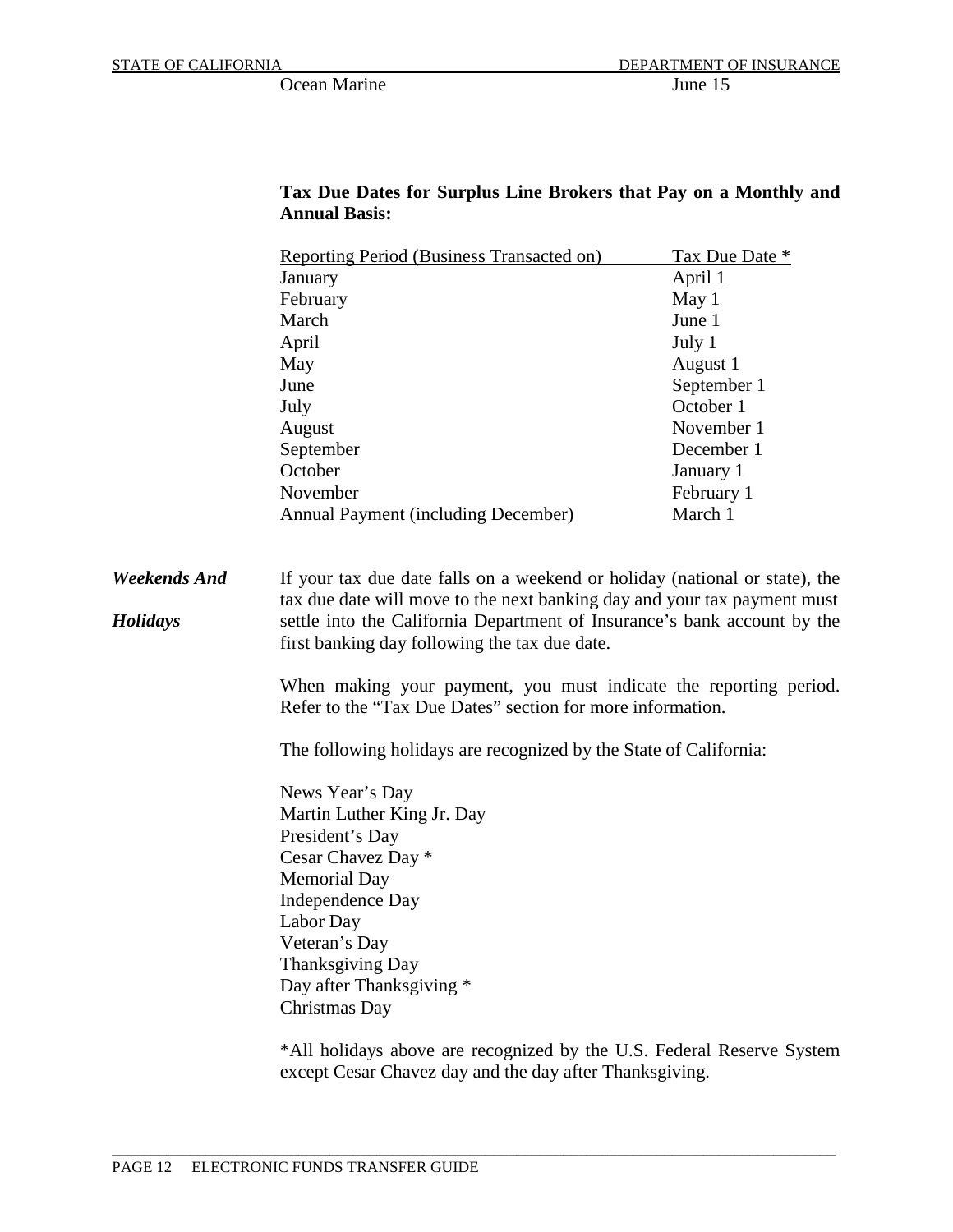All ACH Credit taxpayers should check with their financial institution regarding its schedule for processing a transfer.

| <b>Tracing An EFT</b><br><b>Payment</b> | On occasion it may be necessary to trace a tax payment to<br>establish that the payment was reported to the State's data collection<br>service (ACH Debit) or was originated by a financial institution<br>(ACH Credit).                                                                                                                                                     |  |
|-----------------------------------------|------------------------------------------------------------------------------------------------------------------------------------------------------------------------------------------------------------------------------------------------------------------------------------------------------------------------------------------------------------------------------|--|
|                                         | If you are using the ACH Debit method, the State's data collection service<br>will provide you with a reference number. The reference<br>number will indicate the date you reported your payment. This number<br>will also enable CDI's bank to trace your transaction.                                                                                                      |  |
|                                         | If you are using the ACH Credit method, you will be responsible for<br>obtaining the necessary information to trace<br>the transaction. Contact your financial institution for documents<br>showing the actual transfer of funds.                                                                                                                                            |  |
| <b>Zero Amount</b><br>Due               | If you have agreed to make your tax payments through EFT, all tax<br>payments must be by EFT and your tax return must be filed timely. If you<br>have no tax payment to report, you do not need to report a "zero" payment<br>through EFT, however you must file your payment voucher and tax return<br>on a timely basis.                                                   |  |
| <b>Filing Tax</b><br>Return             | Whether you choose the ACH Debit or ACH Credit method of tax<br>payment, you must continue to file your tax return on a timely basis. The<br>reporting due dates and filing requirements have not changed.                                                                                                                                                                   |  |
| <b>Payment</b><br><b>Voucher</b>        | If you are a mandatory or voluntary EFT participant, the following<br>rules apply in regards to the payment voucher:                                                                                                                                                                                                                                                         |  |
|                                         | Insurers and Medi-Cal Managed Care Plans are required to submit<br>the payment voucher on a quarterly basis, regardless of the<br>method, or the amount of payment (including zero amount due).<br>Surplus Line Brokers are required to submit the payment voucher<br>on a monthly basis, regardless of the method, or the amount of<br>payment (including zero amount due). |  |
|                                         | Submission of the payment voucher <i>does not</i> relieve you of making your<br>monthly or quarterly tax payments through EFT on a timely basis in<br>accordance with the due dates established.                                                                                                                                                                             |  |
| Reversal                                | NACHA rules governing EFT payments allow for an originator of a                                                                                                                                                                                                                                                                                                              |  |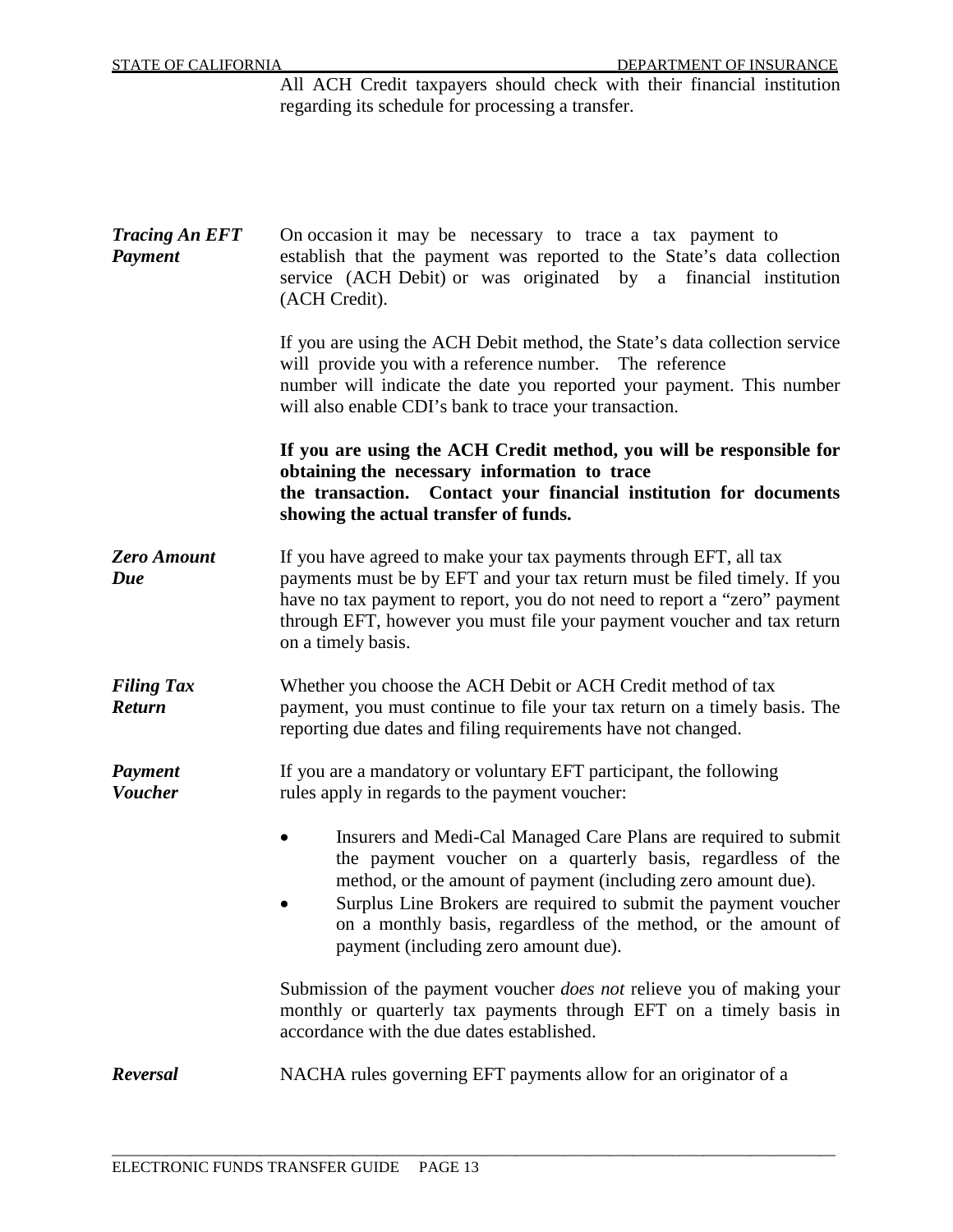*Entries* duplicate or erroneous payment to initiate a reversal entry. **Please note**: If you have a need to initiate a reversal entry, please contact the CDI Accounting Services Bureau for assistance.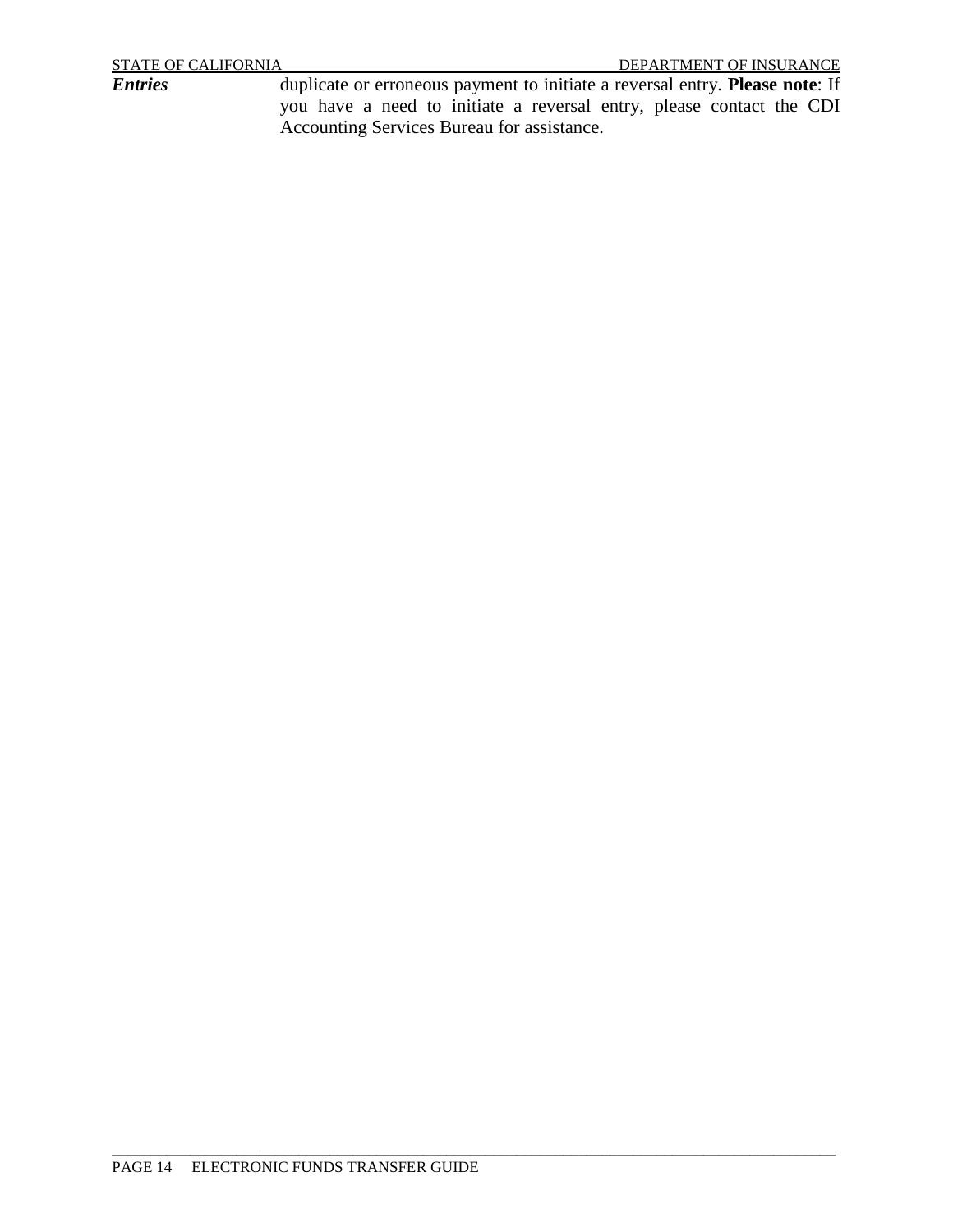# **VI. APPENDIX**

- A. ACH DEBIT INSTRUCTIONS
- B. ACH CREDIT INSTRUCTIONS
- C. GLOSSARY OF TERMS AND ACRONYMS
- D. AUTHORIZATION AGREEMENT FOR ELECTRONIC FUNDS TRANSFER FORM CDI EFT 93-01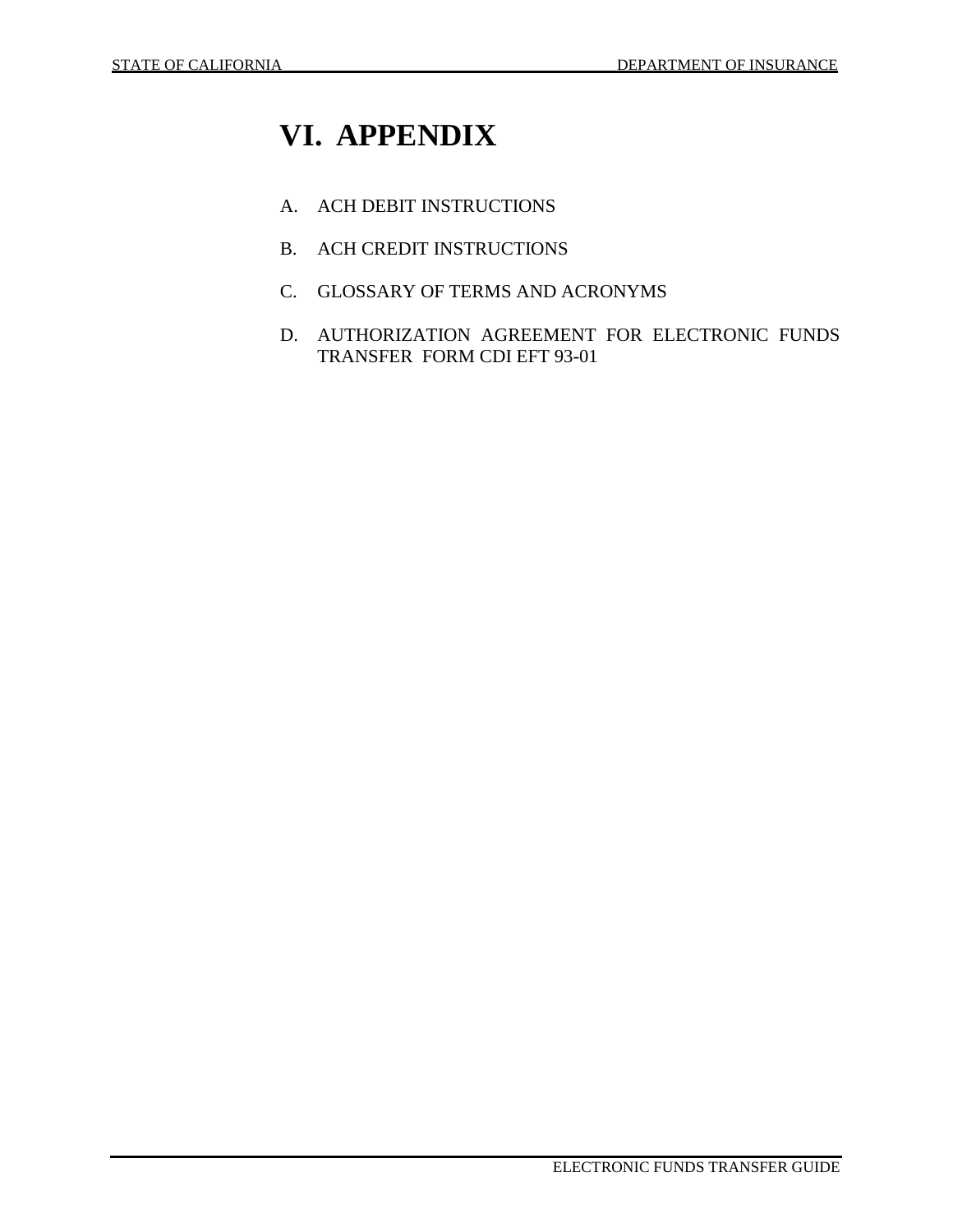# **ACH DEBIT INSTRUCTIONS**

The following pages explain what information you will need to report your EFT tax payment transaction. We have provided sample scripts of the questions that will be asked for both voice and touch tone telephone communications.

## *Before You Call* The following information is needed before initiating your ACH Debit transactions:

- **EFT Taxpayer Identification Number (TIN).** This is your California Department of Insurance assigned EFT Taxpayer Identification Number, specifically assigned to you for reporting your tax payments. This EFT TIN is for making tax payments through EFT and does not affect your CDI permanent number or your license number.
- **Security Code.** This is the 4-digit security code you have created for accessing the ACH network.
- **Tax Type Code.** The tax type code identifies the type of tax payment you are making.
- **Tax Due Date.** Indicates the tax due date for which you are reporting. See "Tax Due Dates" section for more information. This information must be given in MMDDYY format for touch tone telephone and computer entries.
- **Payment Amount.** Indicate the total dollars and cents.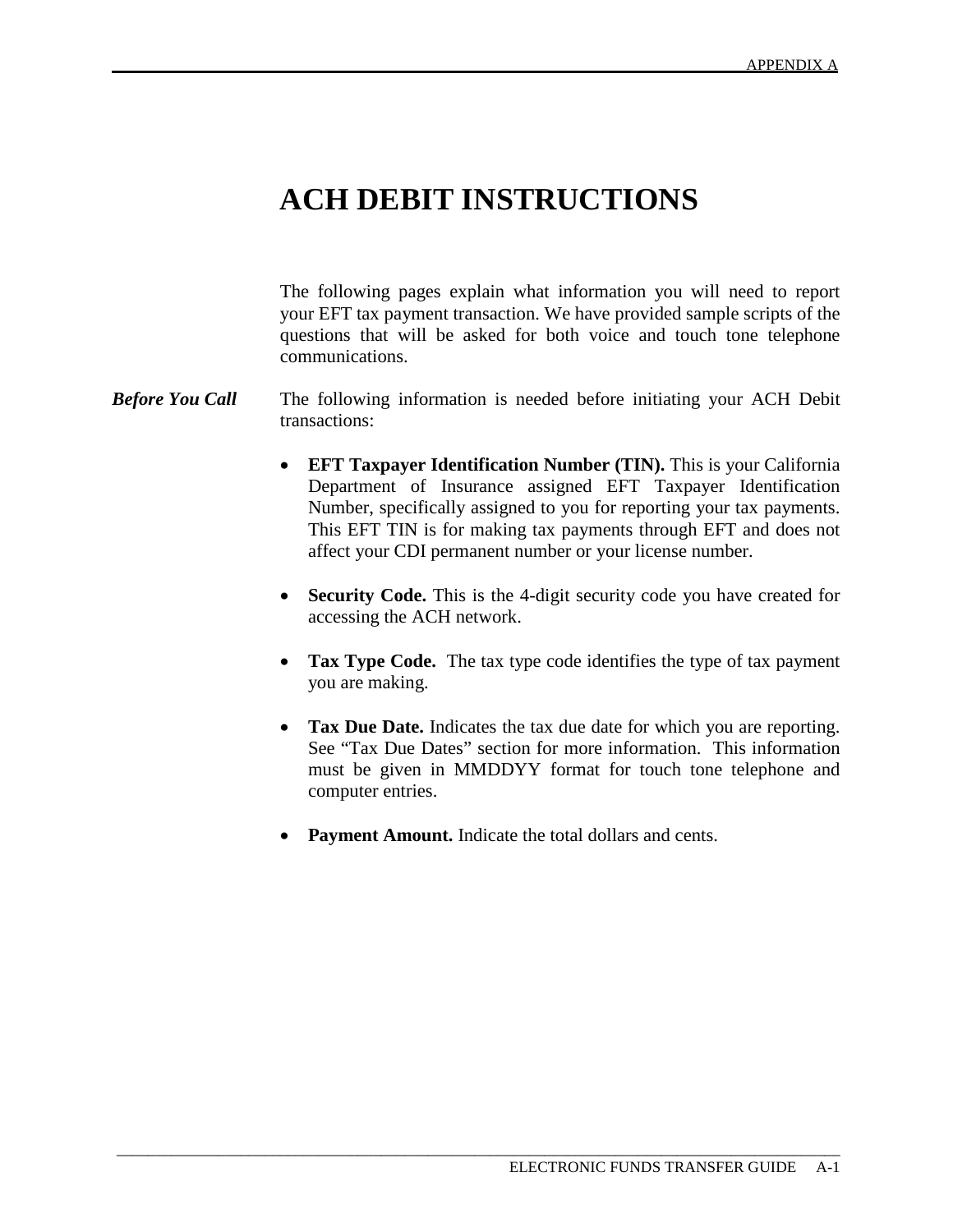• Date your Bank Account Will Be Debited. Indicates the date you would like the State's data collection services to debit your bank account for the tax payment. This information must be given in MMDDYY format for touch tone telephone and computer entries. The date can be as many as 90 days in advance of the date you want your bank account debited. Please make sure that the date you specify for your bank account to be debited is not a weekend or observed holiday.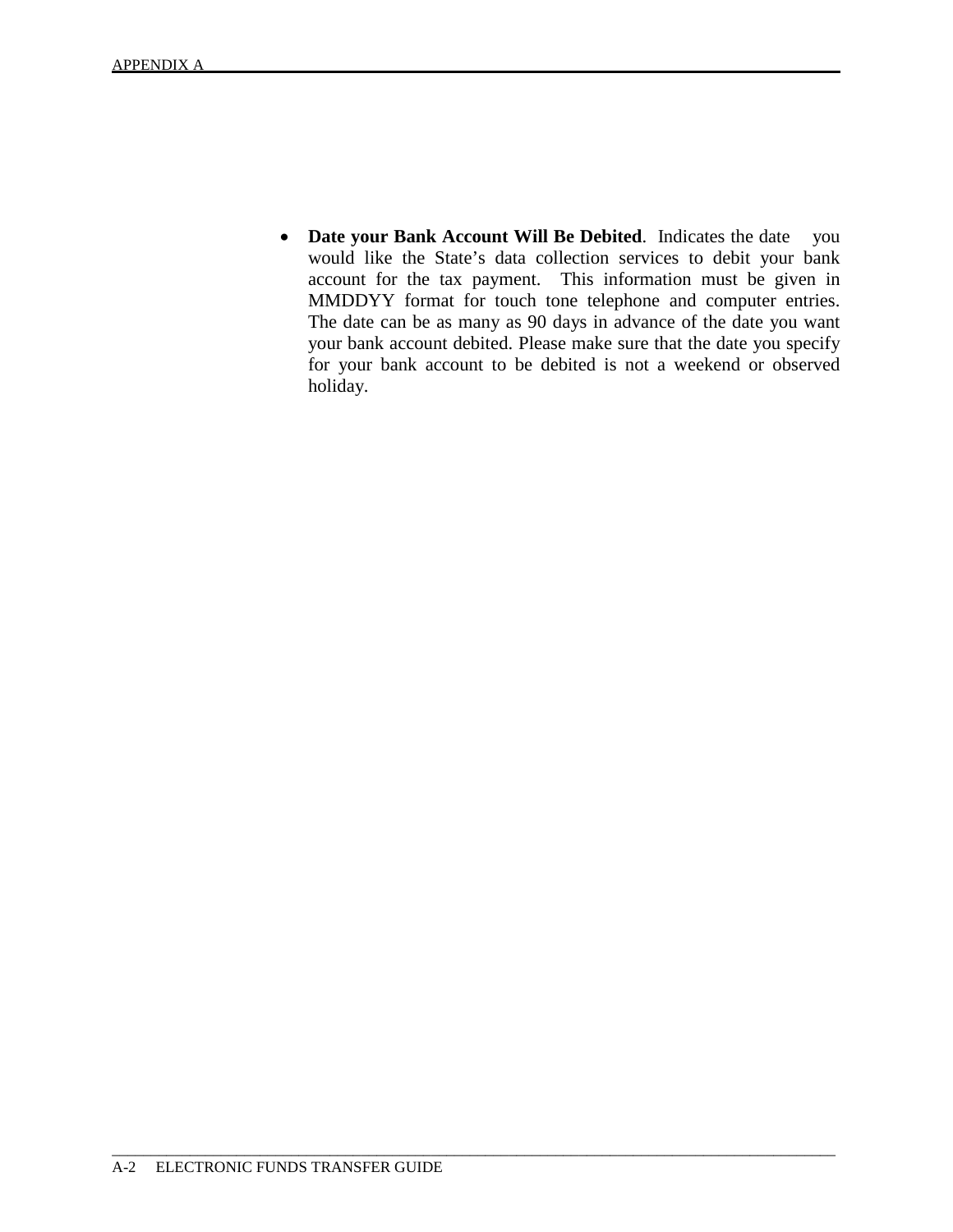## **ACH DEBIT INSTRUCTION**

## INTERACTIVE VOICE RESPONSE (IVR)

collection service using your telephone. The following is a sample script of an ACH debit IVR payment reported to the State's data

Steps 1 through 7 are the same for all IVR calls.

#### **UNIVERSAL RESPONSE CONDITIONS (that may occur at any given field):**

a. three invalid entries: Due to data errors, you are being transferred to an operator. The operator will assist you from the beginning of the transaction. Please hold while you are transferred…..( *hold for operator assistance)*.

b. ARU/Host error: A system error has been encountered. Please hold while you are transferred to an operator for assistance.

Step 1.

Dial: 1-800-554-7500.

*System:* Welcome to the California EFT telephone payment system.

To continue in English, press 1. Para oír las opciones para BOE en español, *oprima* 2. To transfer to a customer service representative, press "0".

*Caller:* 

| <b>Response Conditions:</b>        |                                               |  |
|------------------------------------|-----------------------------------------------|--|
| a. Press $1$ :                     | Continue through system.                      |  |
| $b.$ Press 2:                      | Continue to BOE Spanish IVR script            |  |
| [CA_EFTS_BOE_IVR_SCRIPT - Spanish] |                                               |  |
| c. No response:                    | Transferred to operator.                      |  |
| $d. >1$ position:                  | You entered too many digits [prompt repeated] |  |
| e. Invalid Entry:                  | Invalid response [prompt repeated]            |  |

Step 2.

*System:* Please listen to this menu carefully as the options have changed. ( $\epsilon$  temporary for 1 year)

Step 3.

*System*: For BOE press '1'. For EDD press '2'. For FTB press '3'. For CDI press '4'. For SCO press '5', For STRS press '6'. For CPUC press "7". *Caller:* \_

| <b>Response Conditions:</b> |                      |                                              |
|-----------------------------|----------------------|----------------------------------------------|
| a.                          | $>1$ position:       | You entered too many digits(prompt repeated) |
| $\mathbf{b}$ .              | No response/Skipped: | This field is required (prompt repeated)     |
| $\mathbf{c}$ .              | Invalid Entry:       | Invalid response(prompt repeated)            |

Step 4.

*System:* You have selected the <Agency Name>. Press 1 to accept or 2 to correct and re-enter.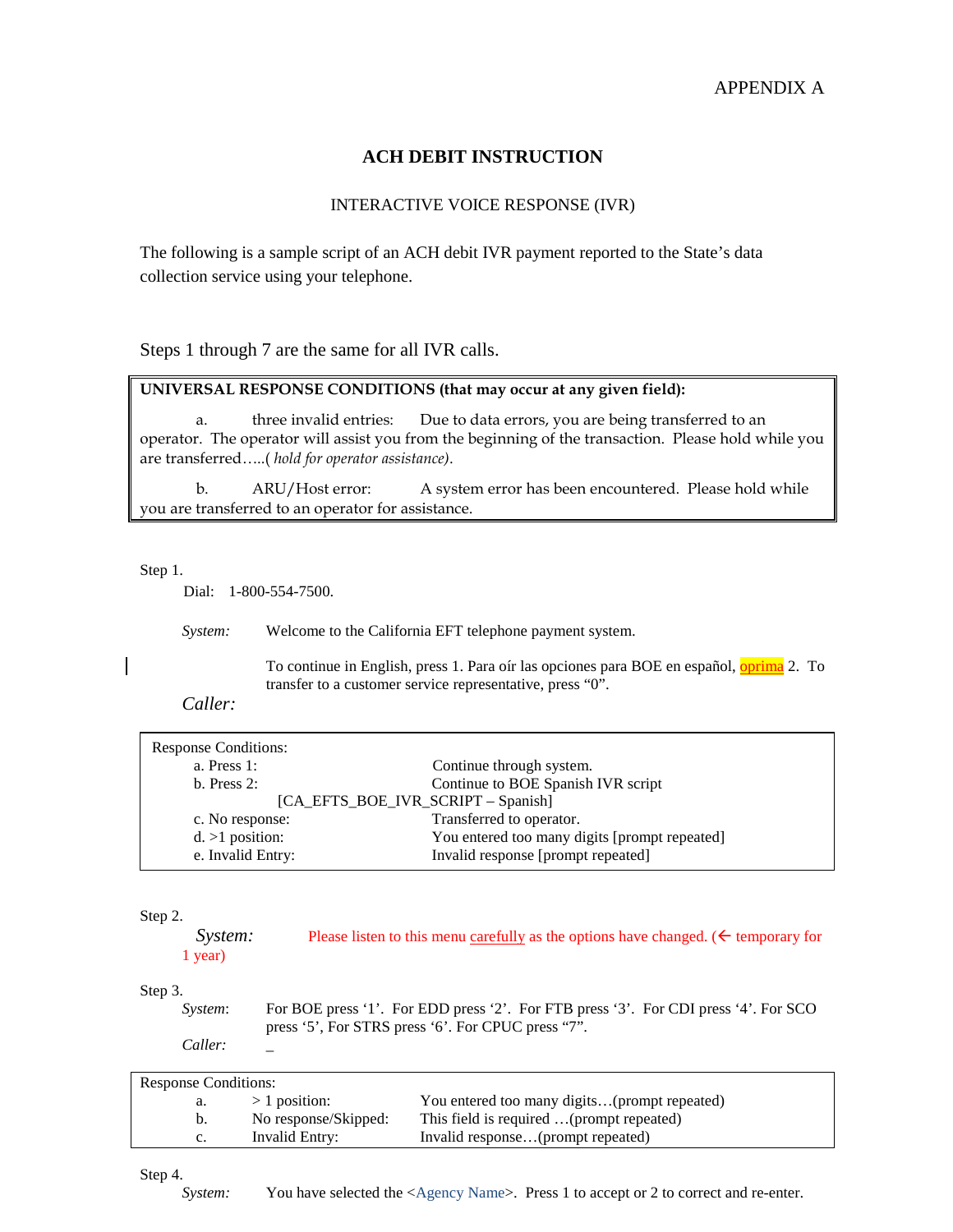#### Agency Name List

1: <Board of Equalization>

- 2: <Employment Development Department>
- 3: <Franchise Tax Board>
- 4: <California Department of Insurance>
- 5: <State Controller's Office>
- 6: <State Teachers Retirement System>

*Caller:* \_

| <b>Response Conditions:</b> |                      |                                              |
|-----------------------------|----------------------|----------------------------------------------|
| a.                          |                      | Proceed to Step 5.                           |
|                             | 2:                   | Step 3 repeated.                             |
| c.                          | $>1$ position:       | You entered too many digits(prompt repeated) |
| d.                          | No response/Skipped: | This field is required (prompt repeated)     |
| e.                          | Invalid Entry:       | Invalid response(prompt repeated)            |

Step 5.

*System:* Enter your <Agency Defined>.

Agency Defined List

Board of Equalization: <BOE Account Number> {**7-9 digits**}

Employment Development Department: <8-digit EDD Employer Account Number> {**8 digits**}

Franchise Tax Board: < FTB Entity Identification Number> {**7 digits**} California Department of Insurance: <8-digit EFT Taxpayer ID Number> {**8 digits**} State Controller's Office: <9-digit Federal Employer Identification Number> {**9 digits**} State Teachers Retirement System: < CalSTRS 5-digit Employer Code> {**5 digits**}

*Caller*:  $\qquad \qquad = - - - - - - - + \frac{\pi}{4}.$ 

| <b>Response Conditions:</b> |                                  |                                                                           |  |
|-----------------------------|----------------------------------|---------------------------------------------------------------------------|--|
| a.                          | $> x$ positions:                 | You entered too many digits(prompt repeated)                              |  |
| b.                          | $\langle x \rangle$ x positions: | You did not enter enough digits(prompt repeated)                          |  |
| $c_{\cdot}$                 | No response/Skipped:             | This field is required (prompt repeated)                                  |  |
| d.                          | Invalid Entry:                   | Invalid response. (prompt repeated)                                       |  |
| e.                          |                                  | Invalid Account Number: This account number is not valid(prompt repeated) |  |

System: You entered  $\overline{\phantom{a}}$  \_ \_ \_ \_ \_ \_ \_ \_ . Press '1' to accept, or '2' to correct and re-enter. Caller: 1

## Response Conditions:

| a. | $>1$ position:       | You entered too many digits(prompt repeated) |
|----|----------------------|----------------------------------------------|
| b. | No response/Skipped: | This field is required (prompt repeated)     |
|    | Invalid Entry:       | Invalid response(prompt repeated)            |

Step 6.

 *System*: Enter your 4-digit security code. If you do not have or do not know your 4-digit security code, press  $'$ <sup>\*</sup>) for operator assistance. Otherwise, please enter your 4-digit security code now. *Caller*:  $\qquad \qquad = -1 + \frac{\pi}{6}$ 

| <b>Response Conditions:</b> |                               |                                                             |
|-----------------------------|-------------------------------|-------------------------------------------------------------|
| a.                          | $>$ 4 positions:              | You entered too many digits(prompt repeated)                |
| b.                          | $\leq$ 4 positions:           | You did not enter enough digits(prompt repeated)            |
| $c_{\cdot}$                 | No response/Skipped:          | This field is required (prompt repeated)                    |
| d.                          | <b>Invalid Security Code:</b> | Security code entered is invalid. Please enter your correct |
| security code.              |                               |                                                             |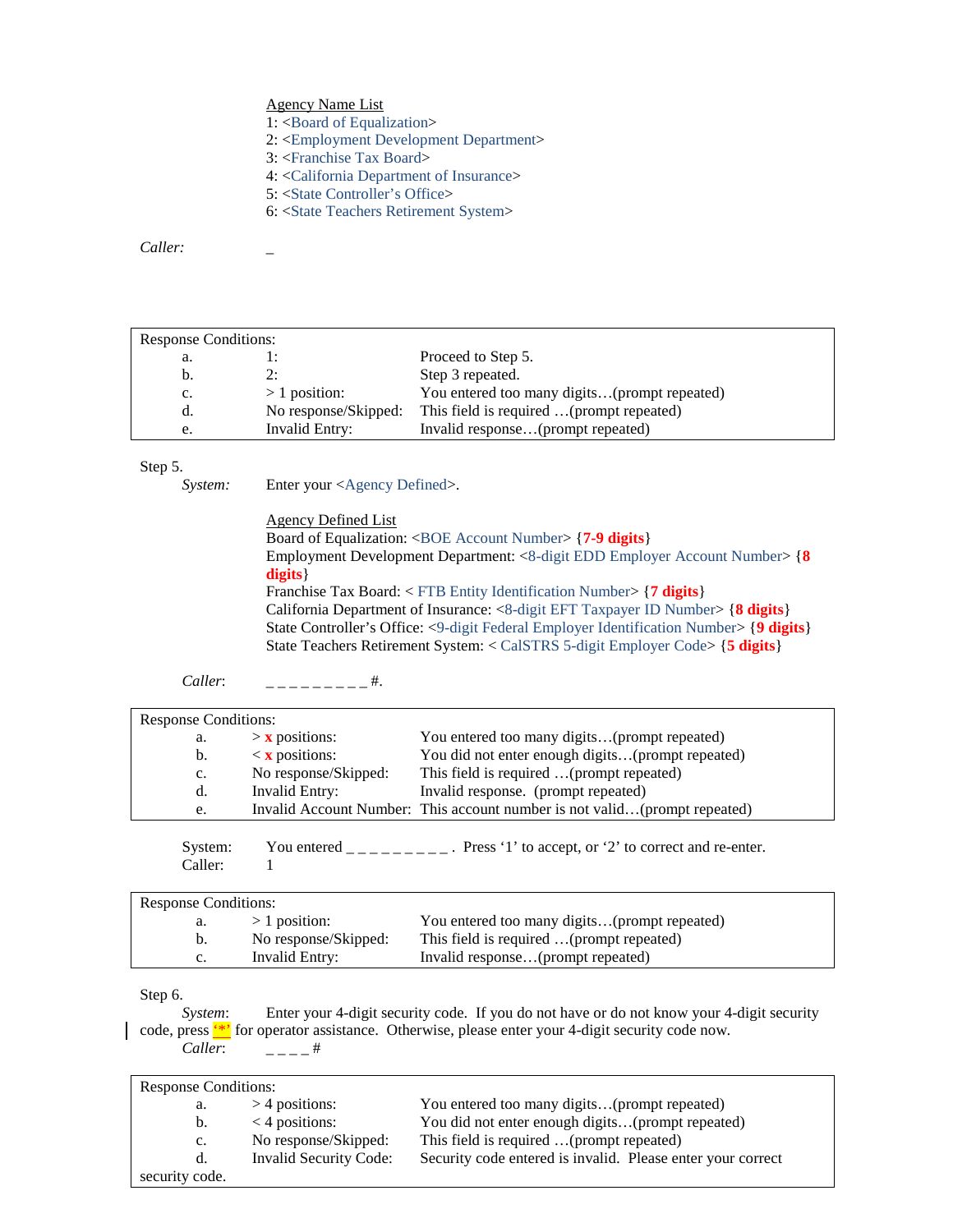| Security code was disabled because of too many errors. Press                           |
|----------------------------------------------------------------------------------------|
|                                                                                        |
| f. Default Security Code: You have entered a temporary security code. You will need to |
|                                                                                        |
|                                                                                        |
|                                                                                        |

| OLU I. |                     |                                         |
|--------|---------------------|-----------------------------------------|
|        | System:             | To make a payment press '1'.            |
|        |                     | To inquire about a payment, press '2'   |
|        |                     | To cancel a payment, press '3'          |
|        |                     | To change your security code, press '4' |
|        |                     | To hear the selections again, press '5' |
|        |                     | For operator assistance, press "*"      |
|        | Caller <sup>.</sup> |                                         |
|        |                     |                                         |

| <b>Response Conditions:</b> |                       |                                              |
|-----------------------------|-----------------------|----------------------------------------------|
| a.                          | l:                    | Route payment module                         |
| b.                          | 2:                    | Route to inquiry module                      |
| c.                          | 3:                    | Route to cancellation module                 |
| d.                          | 4:                    | Route to change security code module         |
| e.                          | 5:                    | Step 7                                       |
| f.                          | $\theta$ :            | Route to Customer Service Representative     |
| g.                          | $>1$ positions:       | You entered too many digits(prompt repeated) |
| h.                          | No response/Skipped:  | This field is required (prompt repeated)     |
| 1.                          | <b>Invalid Entry:</b> | Invalid response(prompt repeated)            |

Depending on what they select to do at Step 7, go to the next script.

## **MAKING A PAYMENT**

| Caller:                | 1#.                                                                                                                                                                                                                                                                         |
|------------------------|-----------------------------------------------------------------------------------------------------------------------------------------------------------------------------------------------------------------------------------------------------------------------------|
| <b>Step 8.</b> System: | You have selected to make a payment.                                                                                                                                                                                                                                        |
|                        | To pay your Annual Premium Tax press '1', for your Quarterly Premium Tax press '2',<br>for your Retaliatory Tax press '3', for your Ocean Marine Surplus Tax press '4', for your<br>Annual Surplus Line Tax press '5', and for your Installment Surplus Line Tax press '6'. |
| Caller:                | _ #.                                                                                                                                                                                                                                                                        |

| <b>Response Conditions:</b> |                      |                                              |  |
|-----------------------------|----------------------|----------------------------------------------|--|
| a.                          | $>1$ positions:      | You entered too many digits(prompt repeated) |  |
| b.                          | No response/Skipped: | This field is required(prompt repeated)      |  |
| $c_{\cdot}$                 | Invalid Entry:       | Invalid response (prompt repeated)           |  |
|                             |                      |                                              |  |

*System*: You selected \_\_\_\_\_\_\_\_\_\_\_\_\_\_\_\_\_\_\_. Press '1' to accept, or '2' to correct and re-enter.

| <b>Response Conditions:</b> |                      |                                              |
|-----------------------------|----------------------|----------------------------------------------|
| a.                          |                      | Step 9                                       |
| b.                          |                      | Step 8                                       |
| c.                          | $>1$ positions:      | You entered too many digits(prompt repeated) |
| d.                          | No response/Skipped: | This field is required(prompt repeated)      |
| e.                          | Invalid Entry:       | Invalid response (prompt repeated)           |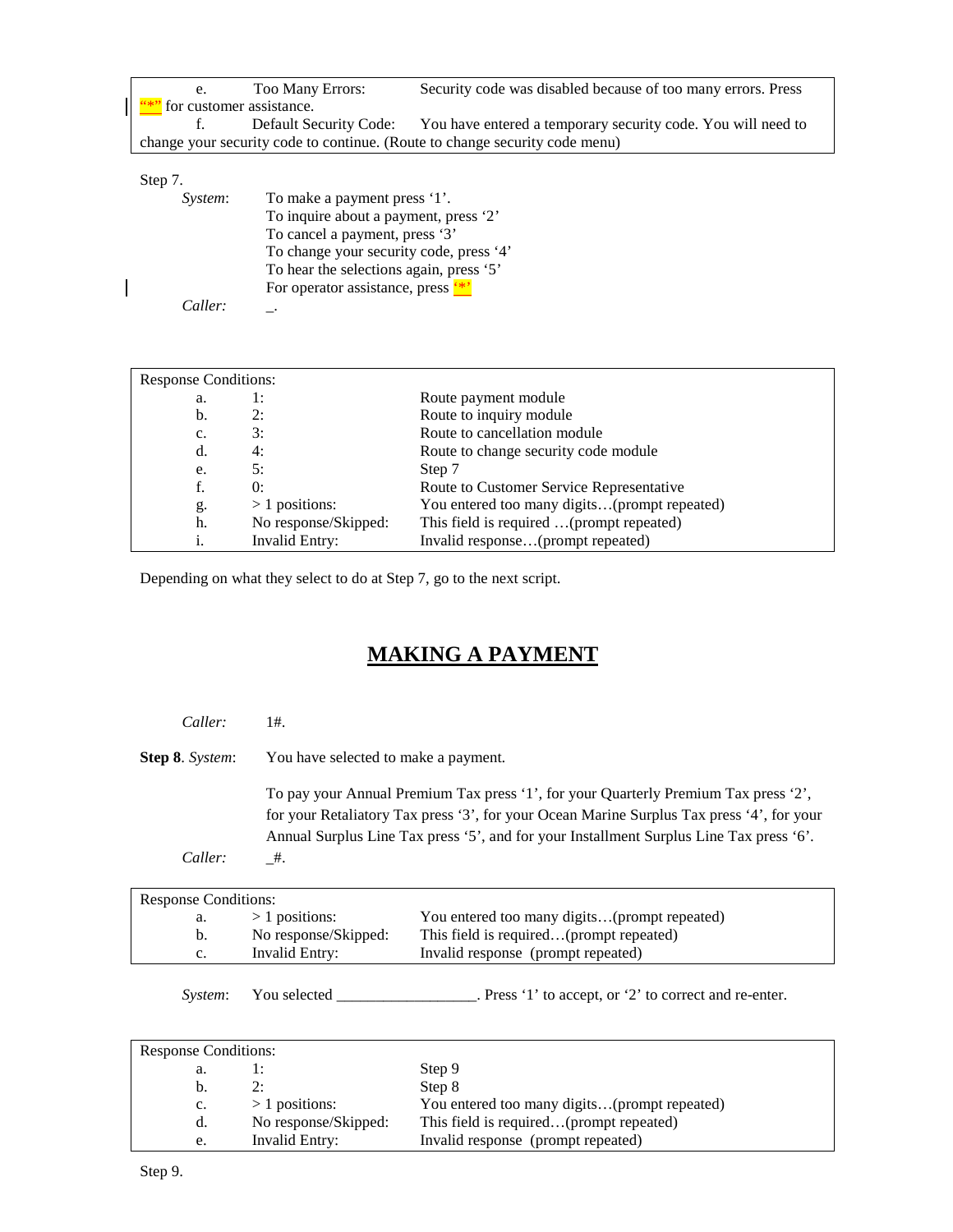*System*: Enter your tax due date. (MMDDYY).

Caller:  $\frac{1}{2}$  =  $\frac{1}{2}$  =  $\frac{1}{2}$  (Respond in month, day, year format, MMDDYY. For example, June 30, 2009 would be entered as "063009".)

| <b>Response Conditions:</b> |                                                             |                                                                |
|-----------------------------|-------------------------------------------------------------|----------------------------------------------------------------|
| a.                          | $>6$ positions:                                             | You entered too many digits(prompt repeated)                   |
| b.                          | $<6$ positions:                                             | You did not enter enough digits(prompt repeated)               |
| c.                          | Invalid date:                                               | The date must be entered in MMDDYY sequence(prompt             |
| repeated)                   |                                                             |                                                                |
| d                           | <b>Ouarter Error:</b>                                       | Quarter ending date entered is invalid. Please enter a quarter |
| ending date                 |                                                             |                                                                |
| e.                          | $> +5$ months                                               | Tax period end date entered is beyond your allowed range.      |
|                             | Please enter a date closer to today's date(prompt repeated) |                                                                |
| f.                          | $>12$ months                                                | Tax period end date entered is beyond your allowed range.      |
|                             | Please enter a date closer to today's date                  |                                                                |
|                             |                                                             |                                                                |

*System*: You entered  $\frac{1}{2}$   $\frac{1}{2}$  Press '1' to accept, or '2' to correct and re-enter.

Caller: \_

| <b>Response Conditions:</b> |                      |                                              |  |
|-----------------------------|----------------------|----------------------------------------------|--|
| a.                          |                      | Step 10                                      |  |
| b.                          | 2:                   | Step 9                                       |  |
| $c_{\cdot}$                 | $>1$ positions:      | You entered too many digits(prompt repeated) |  |
| d.                          | No response/Skipped: | This field is required(prompt repeated)      |  |
| e.                          | Invalid Entry:       | Invalid response (prompt repeated)           |  |

Step 10

 *System:* Enter your tax amount, in dollars and cents, followed by the pound key. For example, if your payment is one hundred and thirty dollars and no cents, you would enter one, three, zero, zero, zero followed by the pound key.

Caller:  $\frac{\$$ 

| <b>Response Conditions:</b> |                      |                                              |
|-----------------------------|----------------------|----------------------------------------------|
| a.                          | $>10$ positions:     | You entered too many digits(prompt repeated) |
| b.                          | No response/Skipped: | This field is required(prompt repeated)      |
| $c_{\cdot}$                 | Invalid Entry:       | Invalid response (prompt repeated)           |

*System*: You entered \_\_\_\_\_\_\_\_\_\_\_dollars and \_\_\_\_\_\_\_cents. Press '1' to accept, or '2' to correct and re-enter.

Caller: \_

| <b>Response Conditions:</b> |                      |                                              |
|-----------------------------|----------------------|----------------------------------------------|
| a.                          |                      | Step 11                                      |
| b.                          |                      | Step 10                                      |
| $c_{\cdot}$                 | $>1$ positions:      | You entered too many digits(prompt repeated) |
| d.                          | No response/Skipped: | This field is required(prompt repeated)      |
| e.                          | Invalid Entry:       | Invalid response (prompt repeated)           |
|                             |                      |                                              |

Step 11

 System: Enter the date you would like your bank account debited (MMDDYY). Caller:  $\qquad \qquad = - - - - \frac{\pi}{4}.$ 

| <b>Response Conditions:</b> |                   |                                                  |
|-----------------------------|-------------------|--------------------------------------------------|
| a.                          | $>6$ positions:   | You entered too many digits(prompt repeated)     |
|                             | $\leq$ positions: | You did not enter enough digits(prompt repeated) |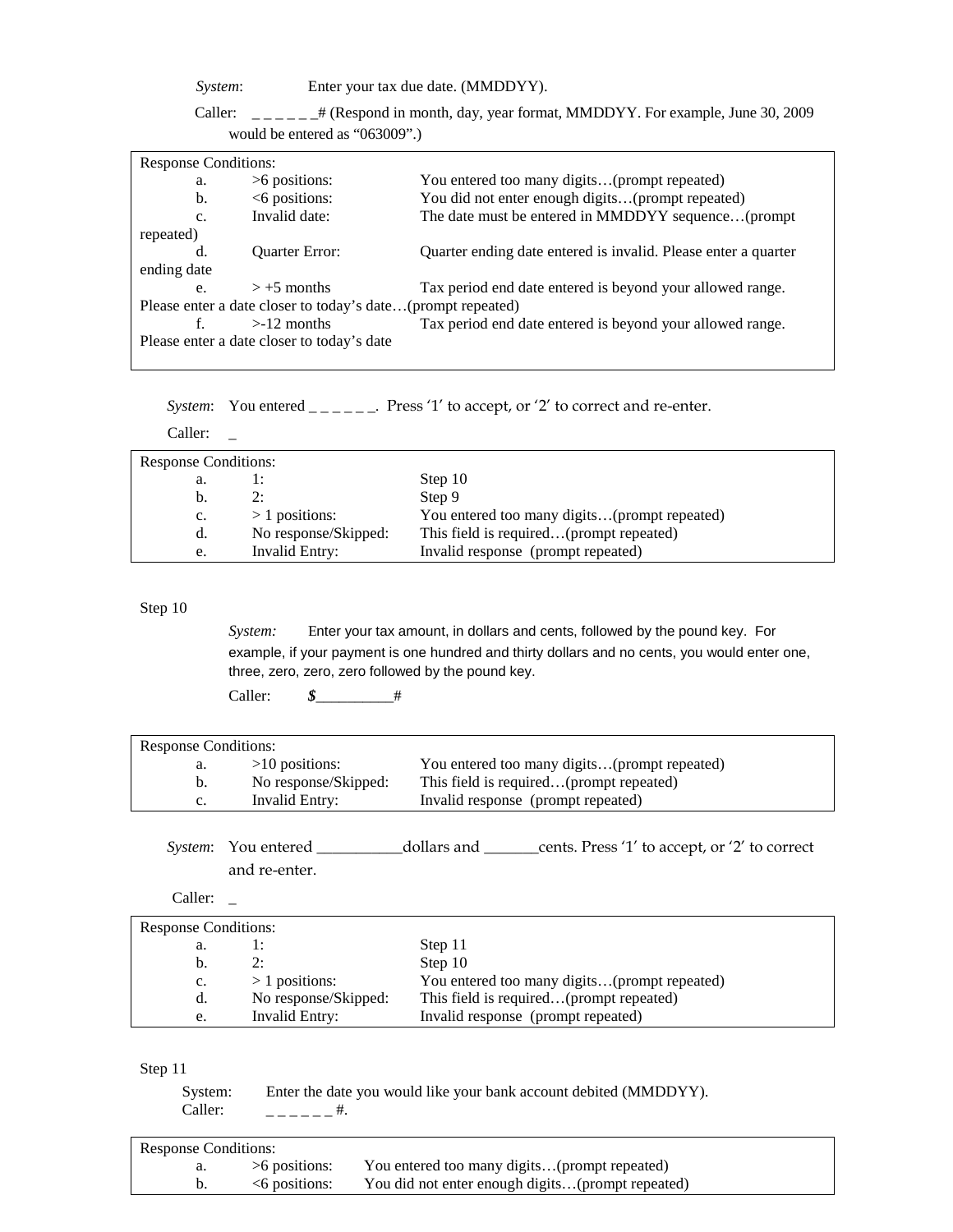c. No response/Skipped: This field is required…(prompt repeated) d. Invalid date: The date must be entered in MMDDYY sequence…(prompt repeated) e. Before 3:00 pm PT, Date Range error (<current date + 1 or > 90 days): For payments entered before 3:00 pm Pacific Time, the Bank account debit date must be at least one business day after the current date and no more than 90 calendar days in the future…(prompt repeated) f. After 3:00 pm PT, Date Range error (<current date  $+ 2$  or  $> 91$  days): For payments entered after 3:00 pm Pacific Time, the Bank account debit date must be at least two business days after the current date and no more than 91 calendar days in the future…(prompt repeated) g. Weekend/Holiday: Bank account debit date entered is invalid. Please enter a date that is not a weekend or bank holiday g. Current date: Debit date cannot be the current date and must be further into the future. Please enter a valid banking date. h. Weekend/Holiday: Bank account debit date entered is invalid. Please enter a date that is not a weekend or bank holiday

System: You entered (ie. July 31, 2009). Press '1' to accept or '2' to correct and re-enter. Caller: \_

| <b>Response Conditions:</b> |                           |                                              |
|-----------------------------|---------------------------|----------------------------------------------|
| a.                          |                           | Step $12$ .                                  |
| b.                          | 2:                        | Step $11$ .                                  |
| c.                          | $>1$ position:            | You entered too many digits(prompt repeated) |
| d.                          | No response/Skipped:      | This field is required(prompt repeated)      |
| e.                          | Invalid Entry:            | Invalid response (prompt repeated)           |
| f.                          | <b>Duplicate Payment:</b> | Step 11a                                     |

Step 11a

*System*: A duplicate tax payment has been found. To continue and allow the duplicate press '1'; To cancel payment press '2'.

Caller:\_

| <b>Response Conditions:</b> |                      |                                              |  |
|-----------------------------|----------------------|----------------------------------------------|--|
| a.                          |                      | Step 12                                      |  |
| b.                          |                      | Step 13                                      |  |
| $\mathbf{c}$ .              | $>1$ positions:      | You entered too many digits(prompt repeated) |  |
| d.                          | No response/Skipped: | This field is required(prompt repeated)      |  |
| e.                          | Invalid Entry:       | Invalid response (prompt repeated)           |  |

## Step 12

*System*: Tax report accepted. Your reference number is \_\_\_\_\_\_\_\_\_. Repeating, your reference number is

Please record this number for your records

#### Step 13

*System*: To make another payment or perform another function, press '1'. To disconnect, press '2'.

*Caller:* \_

| <b>Response Conditions:</b> |                      |                                                             |  |
|-----------------------------|----------------------|-------------------------------------------------------------|--|
| a.                          |                      | Step 7                                                      |  |
| b.                          |                      | Thank you for using the California EFT System. (disconnect) |  |
| $\mathbf{c}$ .              | No response/Skipped: | This field is required(prompt repeated)                     |  |
| d.                          | Invalid Entry:       | Invalid response.                                           |  |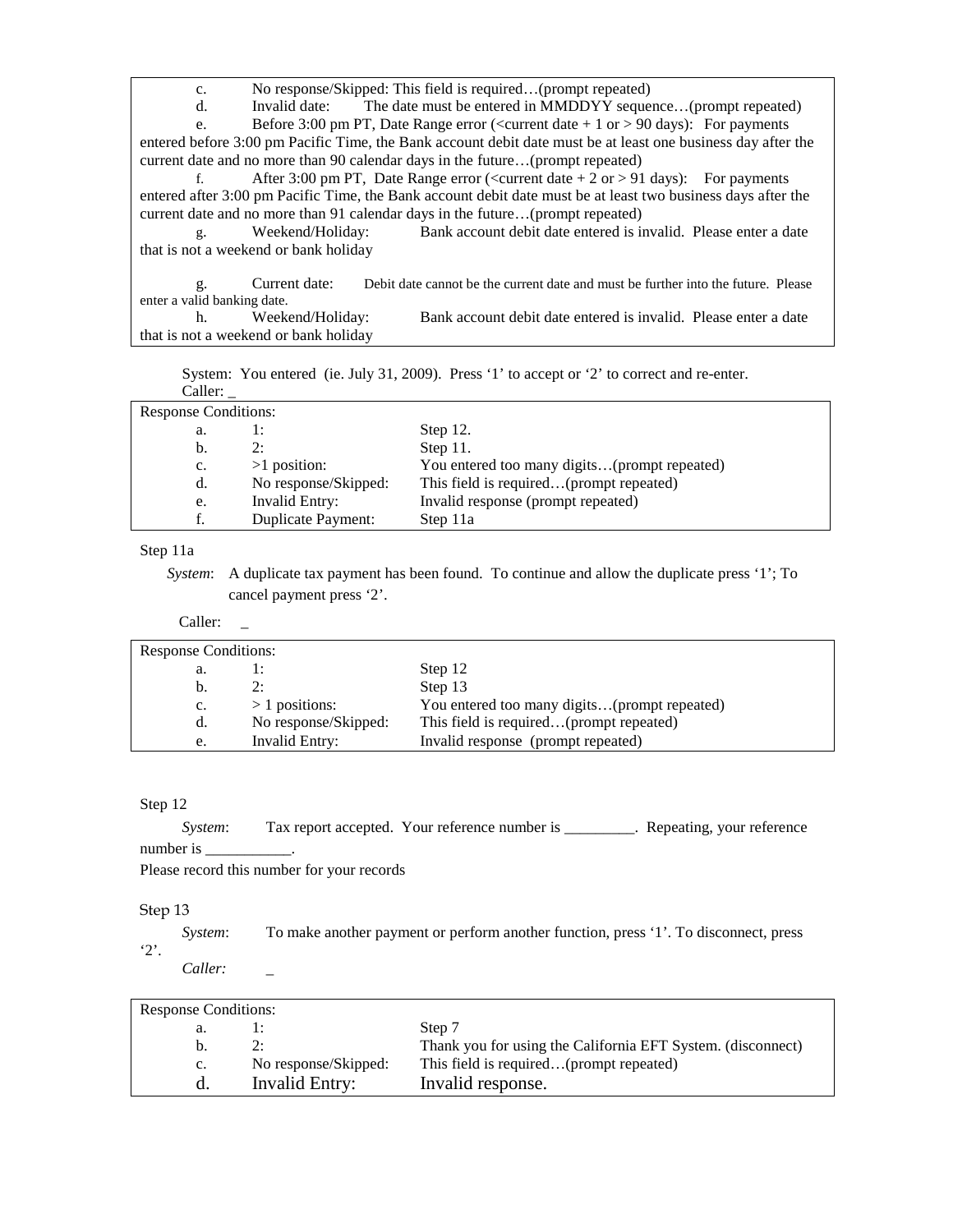## **PAYMENT INQUIRY ON IVR**

| Caller:                     | 2                                            |                                                                                               |
|-----------------------------|----------------------------------------------|-----------------------------------------------------------------------------------------------|
| Step 8                      |                                              |                                                                                               |
| System::                    | You have selected to make a payment inquiry. |                                                                                               |
|                             |                                              | Do you have the reference number of the payment you want to inquire about? If yes, press '1'. |
|                             | If not, press $2$ .                          |                                                                                               |
| Caller:                     |                                              |                                                                                               |
| <b>Response Conditions:</b> |                                              |                                                                                               |
|                             | a. 1:                                        | go to step 9                                                                                  |
|                             | b. 2:                                        | Route to Customer Service Representative                                                      |
|                             | c. No response/Skipped:                      | This field is required (prompt repeated)                                                      |

## Step 9

*System:* Enter the reference number of the payment you wish to inquire about.

d. Invalid Entry: Invalid response.

*Caller*: \_\_\_\_\_#

|    | <b>Response Conditions:</b> |                                                       |  |  |
|----|-----------------------------|-------------------------------------------------------|--|--|
| a. | no match:                   | Cannot find reference number entered(prompt repeated) |  |  |
|    | b. $\leq$ required digits:  | Your reference number is too short(prompt repeated)   |  |  |
|    | c. $>$ required digits:     | Your reference number is too long(prompt repeated)    |  |  |
|    | d. No response/Skipped:     | This field is required(prompt repeated)               |  |  |
|    | e. Invalid Entry:           | Invalid response(prompt repeated)                     |  |  |

*System*: For Scheduled Status payments: "Reference number <reference # value> for <dollar amount> dollars and  $\le$ cent amount> cents, was reported on  $\le$  payment submission date & time PT> and is scheduled for a debit date of <scheduled date (debit date)>."

 *or*

For Submitted Status payments: "Reference number <reference # value> for <Dollar amount> dollars and <Cent amount> cents, reported on <payment submission date  $\&$  time PT> was submitted on <Last update date (one banking day prior to debit date) for a debit date of <debit date>."

## *or*

For Paid Status payments: "Reference number <reference # value> for <Dollar amount> dollars and <Cent amount> cents, reported on <payment submission date  $\&$  time PT > was paid on <debit date>."

## *or*

For Canceled Status payments: "Reference number <reference # value> for <Dollar amount> dollars and <Cent amount> cents, reported on <payment submission date  $\&$  time PT > was canceled on <Last update date (the date user canceled payment)>."

#### Step 10

*System*: To make a payment or perform another function, press '1'. To disconnect, press '2'. *Caller:* \_

| <b>Response Conditions:</b> |                      |                                                          |  |  |
|-----------------------------|----------------------|----------------------------------------------------------|--|--|
| a.                          |                      | Step 7                                                   |  |  |
|                             |                      | Thank you for using the California EFT Telephone Payment |  |  |
| System. (disconnect)        |                      |                                                          |  |  |
| $c_{\cdot}$                 | No response/Skipped: | This field is required(prompt repeated)                  |  |  |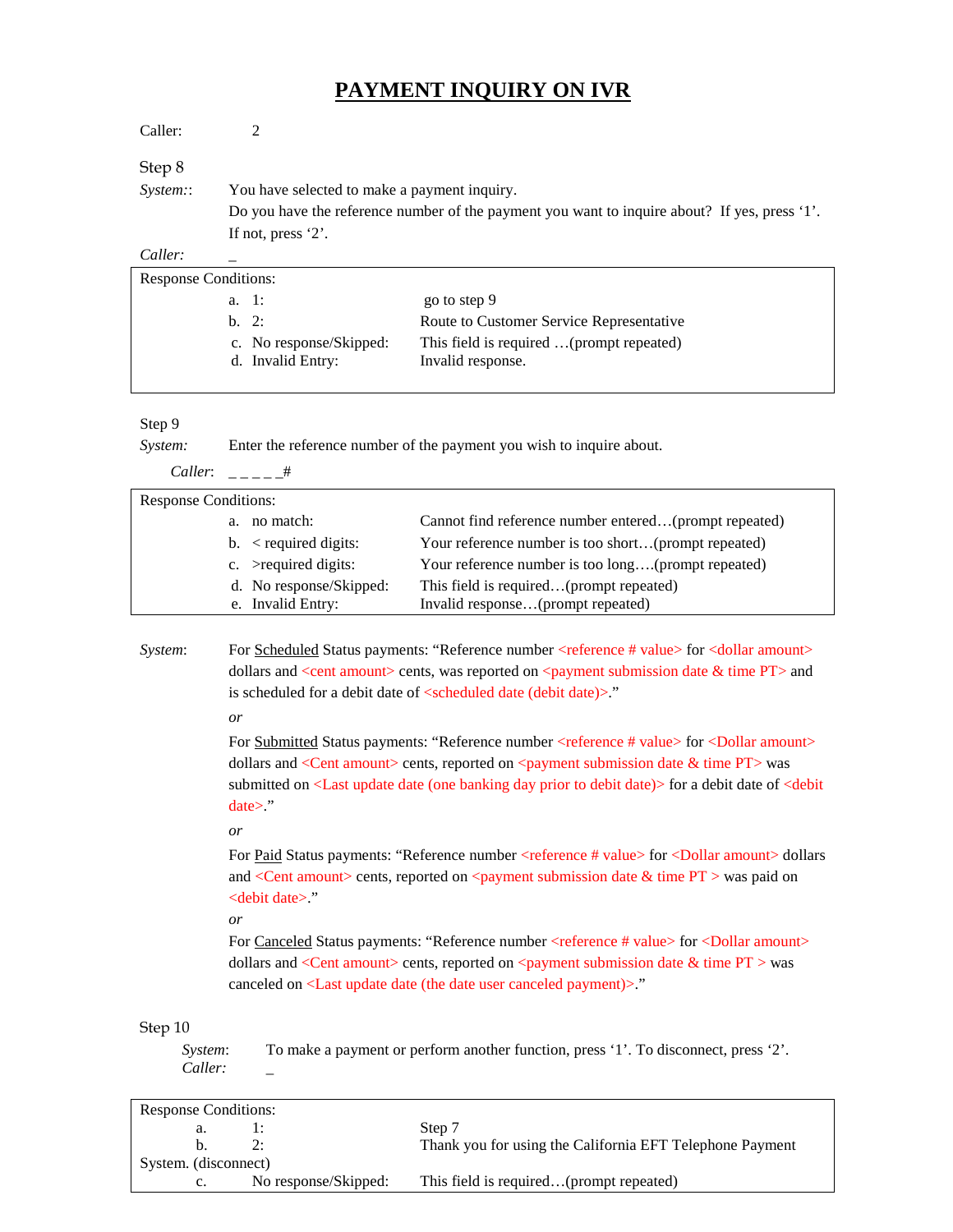## **CANCELING A PAYMENT**

Caller: 3 Step 8

*System:*: You have selected to cancel a payment. Do you have the reference number of the payment you want to cancel? Press '1' for yes. Press '2' for no. *Caller:* \_

| <b>Response Conditions:</b> |                                              |                                                                              |
|-----------------------------|----------------------------------------------|------------------------------------------------------------------------------|
|                             | a. 1:                                        | Step 9                                                                       |
|                             | h. 2:                                        | Route to Customer Service Representative                                     |
|                             | c. No response/Skipped:<br>d. Invalid Entry: | This field is required(prompt repeated)<br>Invalid response(prompt repeated) |

## Step 9

*System:* Enter the reference number of the payment you wish to cancel.

*Caller*: \_\_\_\_\_

| <b>Response Conditions:</b> |                                                                                                       |                                                         |  |
|-----------------------------|-------------------------------------------------------------------------------------------------------|---------------------------------------------------------|--|
| a.                          | match:                                                                                                | Step 10                                                 |  |
| b.                          | no match:                                                                                             | Cannot find reference number entered. (prompt repeated) |  |
| c.                          | <required digits:<="" td=""><td>Your reference number is too short. (prompt repeated)</td></required> | Your reference number is too short. (prompt repeated)   |  |
| d.                          | >required digits:                                                                                     | Your reference number is too long. (prompt repeated)    |  |
| e.                          | No response/Skipped:                                                                                  | This field is required(prompt repeated)                 |  |

## Step 10

*System*: For Scheduled Status payments: "Reference number <reference # value> for <dollar amount> dollars and  $\le$ cent amount> cents, was reported on  $\le$  payment submission date & time PT> and is scheduled for a debit date of <scheduled date (debit date)>."

#### *or*

For Submitted Status payments: "Reference number <reference # value> for <Dollar amount> dollars and <Cent amount> cents, reported on <payment submission date  $\&$  time PT> was submitted on <Last update date (one banking day prior to debit date) > for a debit date of <debit date>."

### *or*

 For Paid Status payments: "Reference number <reference # value> for <Dollar amount> dollars and <Cent amount> cents, reported on <payment submission date  $\&$  time PT > was paid on <debit date>."

#### *or*

 For Canceled Status payments: "Reference number <reference # value> for <Dollar amount> dollars and <Cent amount> cents, reported on <payment submission date  $\&$  time PT > was canceled on <Last update date (the date user canceled payment)>."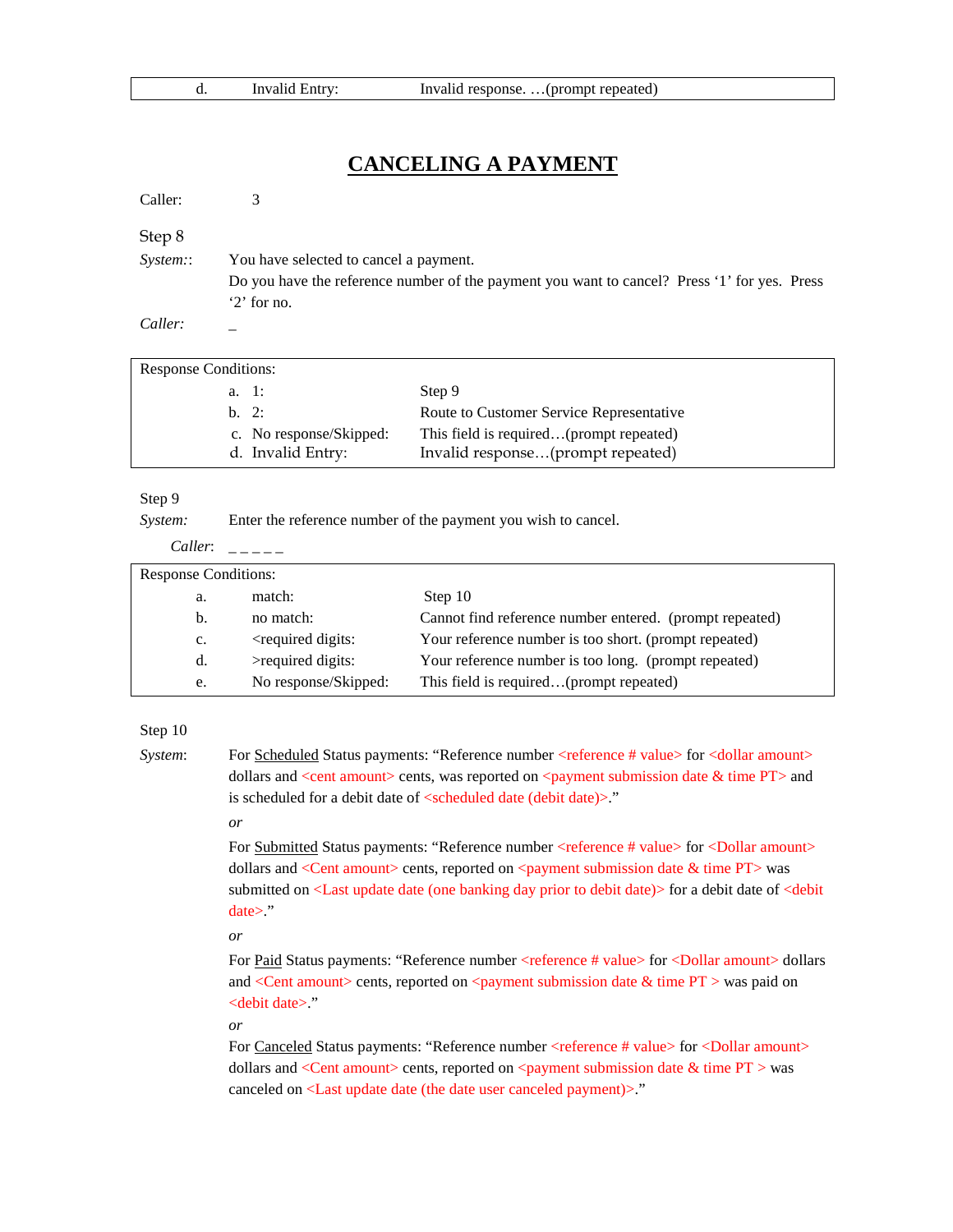## Step 11

**\*Status Condition –** If payment has "Scheduled" status, go to step 11a. If payment has any other status, go to step 11c.

## Step 11a

Are you certain you want to cancel this payment? If yes, press 1, if no, press 2

| Caller: |  |
|---------|--|
|---------|--|

| <b>Response Conditions:</b> |  |                                           |  |  |
|-----------------------------|--|-------------------------------------------|--|--|
|                             |  | a. 1: Go to step 11b                      |  |  |
|                             |  | 2: Cancellation is stopped. Go to step 12 |  |  |

#### Step 11b

*System:* Payment is cancelled. Your cancellation reference number is \_\_\_\_\_. Please retain the <u>following</u> number for your records. Repeating, your cancellation reference number is  $\frac{1}{1}$  $\overline{\phantom{a}}$ (Go to Step 12)

## Step 11c

*System:* This payment can no longer be cancelled. (Go to Step 12)

## Step 12

*System*: To make a payment or perform another function, press '1'. To disconnect, press '2'. *Caller:* \_

| <b>Response Conditions:</b> |                      |                      |                                                          |  |
|-----------------------------|----------------------|----------------------|----------------------------------------------------------|--|
|                             | a.                   |                      | Step 7                                                   |  |
|                             | b.                   | 2:                   | Thank you for using the California EFT Telephone Payment |  |
|                             | System. (disconnect) |                      |                                                          |  |
|                             | $c_{\cdot}$          | No response/Skipped: | This field is required(prompt repeated)                  |  |
|                             | d.                   | Invalid Entry:       | Invalid response. (prompt repeated)                      |  |

## **CHANGE A SECURITY CODE**

| Caller: |  |
|---------|--|
|         |  |

Step 8

*System*: You have selected to change your security code. Enter your new security code now.

Caller:  $\qquad \qquad _{---}^{\#}$ 

| <b>Response Conditions:</b> |                      |                                                                  |  |
|-----------------------------|----------------------|------------------------------------------------------------------|--|
| a.                          | $>4$ positions:      | Your security code is too long(prompt repeated)                  |  |
| b.                          | $\leq$ 4 positions:  | Your security code is too short(prompt repeated)                 |  |
| $c_{\cdot}$                 | No response/Skipped: | This field is required(prompt repeated)                          |  |
| d.                          | '0000' entered:      | This is an invalid security code. Please choose another security |  |
| code(prompt repeated).      |                      |                                                                  |  |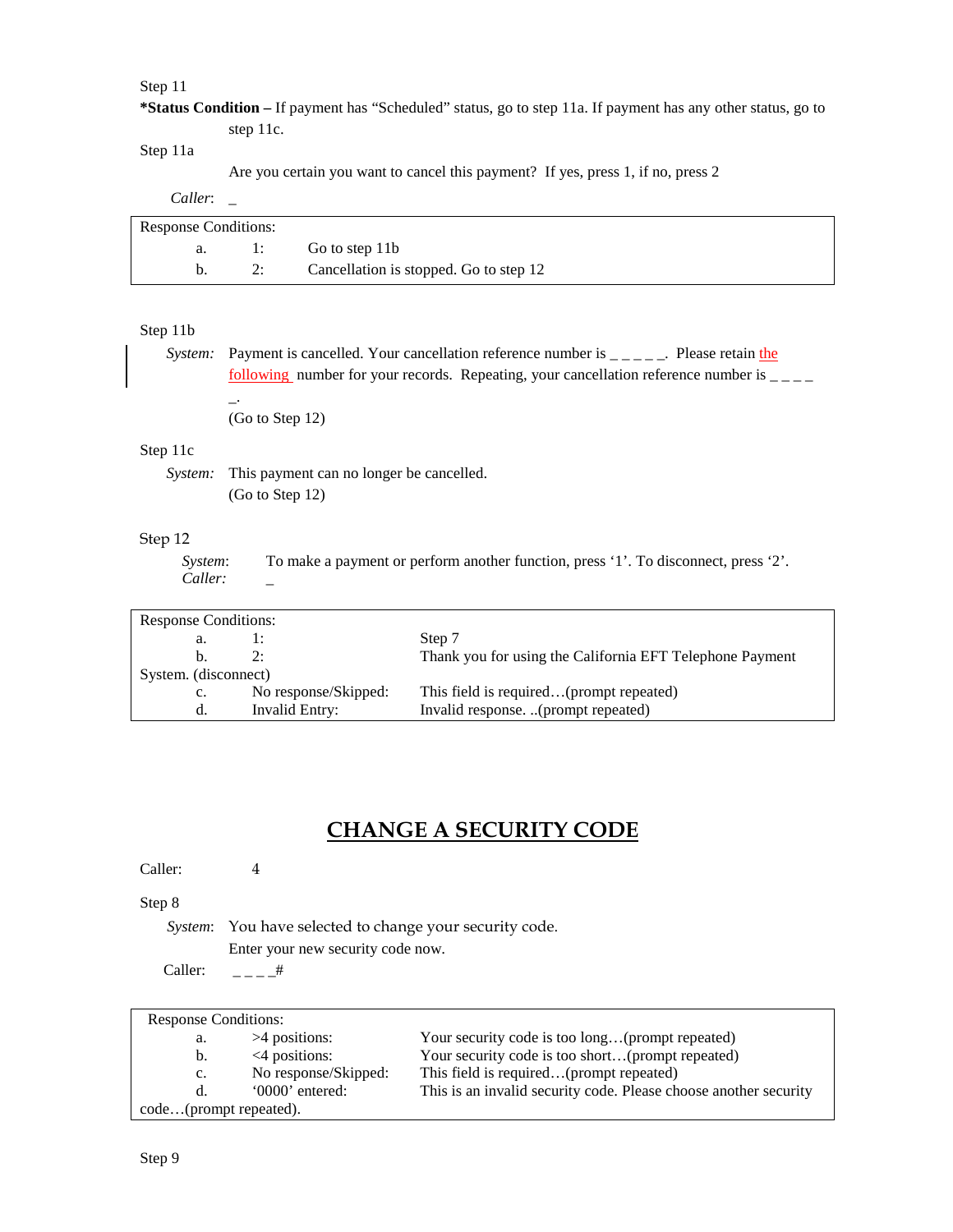*System:* Re-enter your new security code a second time for verification. Caller: # Calle

| Caller: |  |
|---------|--|
|         |  |
|         |  |

| <b>Response Conditions:</b> |                                              |
|-----------------------------|----------------------------------------------|
| Match:<br>a.                | Go to step 10.                               |
| b. no match:                | Your entries do not match. (Step 8).         |
| c. No Response/Skipped:     | This field is required(Step $\overline{9}$ ) |

Step 10

*System*: Your new security code has been accepted Your new security code is \_\_\_\_. Please make a note of it for future use. Again, your new security code is  $\frac{1}{1}$  –  $\frac{1}{1}$ . This security code must be used for online and telephone transactions.

Step 11

*System*: To make a payment or perform another function, press '1'. To disconnect, press '2'. *Caller:* \_

| <b>Response Conditions:</b> |    |                      |                                                          |
|-----------------------------|----|----------------------|----------------------------------------------------------|
|                             | a. |                      | Step 7                                                   |
|                             |    |                      | Thank you for using the California EFT Telephone Payment |
| System. (disconnect)        |    |                      |                                                          |
|                             | c. | No response/Skipped: | This field is required(prompt repeated)                  |
|                             | d. | Invalid Entry:       | Invalid response(prompt repeated)                        |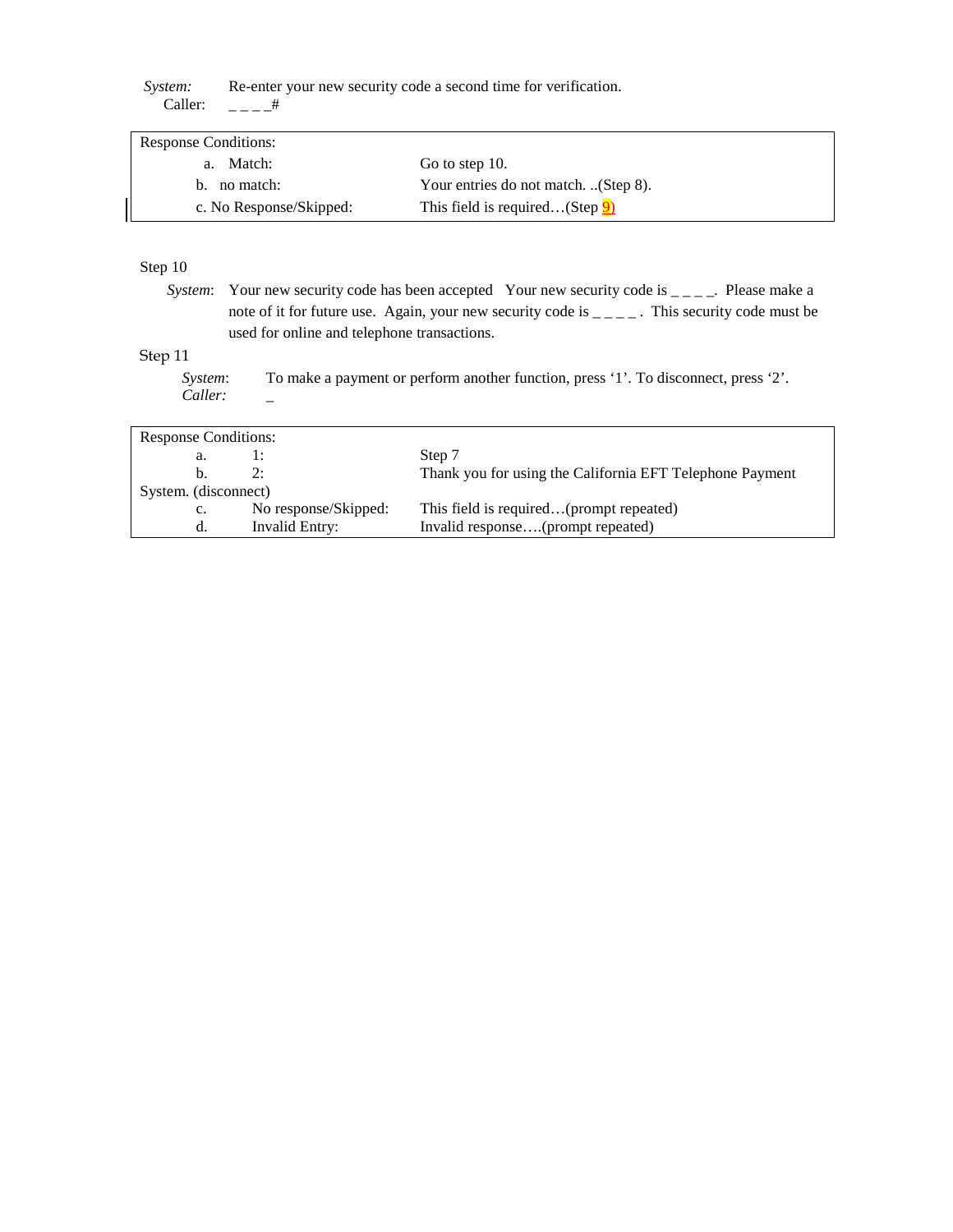## **ACH DEBIT INSTRUCTIONS**

## WEB ONLINE PAYMENTS

|               | You may use a personal computer to report your ACH Debit<br>transactions. If you have any questions about these payment<br>methods, please contact the California Department of Insurance's<br>Tax Accounting/EFT Desk at (916) 492-3288, or email at<br>eft@insurance.ca.gov. |
|---------------|--------------------------------------------------------------------------------------------------------------------------------------------------------------------------------------------------------------------------------------------------------------------------------|
|               | The following is a sample script of an ACH Debit Online Payment<br>reported to the State's data collection service using your personal<br>computer:                                                                                                                            |
| STEP 1        | Log on Website address: www.govone.com/PAYCAL                                                                                                                                                                                                                                  |
| <b>STEP 2</b> | "California State Agency EFT Menu" screen<br>Select the "California Department of Insurance" link to<br>access a payment site.                                                                                                                                                 |
| <b>STEP 3</b> | "Sign in" screen<br>Follow prompts for:<br><b>First Time User</b><br><b>Returning User</b>                                                                                                                                                                                     |
| <b>STEP 4</b> | If a Returning User<br>Enter your Username<br>Enter your password<br>Click the "login" button<br>If a First time user, click the "Register" button<br>Enter your Taxpayer ID Number (TIN) (8 digits)<br>Enter your security code<br>Click the "Continue" button                |

**STEP 5** Follow the prompts for Registration and create profile. After Registration completed, click "Continue" button and follow prompts to add a bank account to your profile and click the "Submit" button.

**STEP 6** Follow the prompts for: Make Payment Payment Inquiry Bank Account Maintenance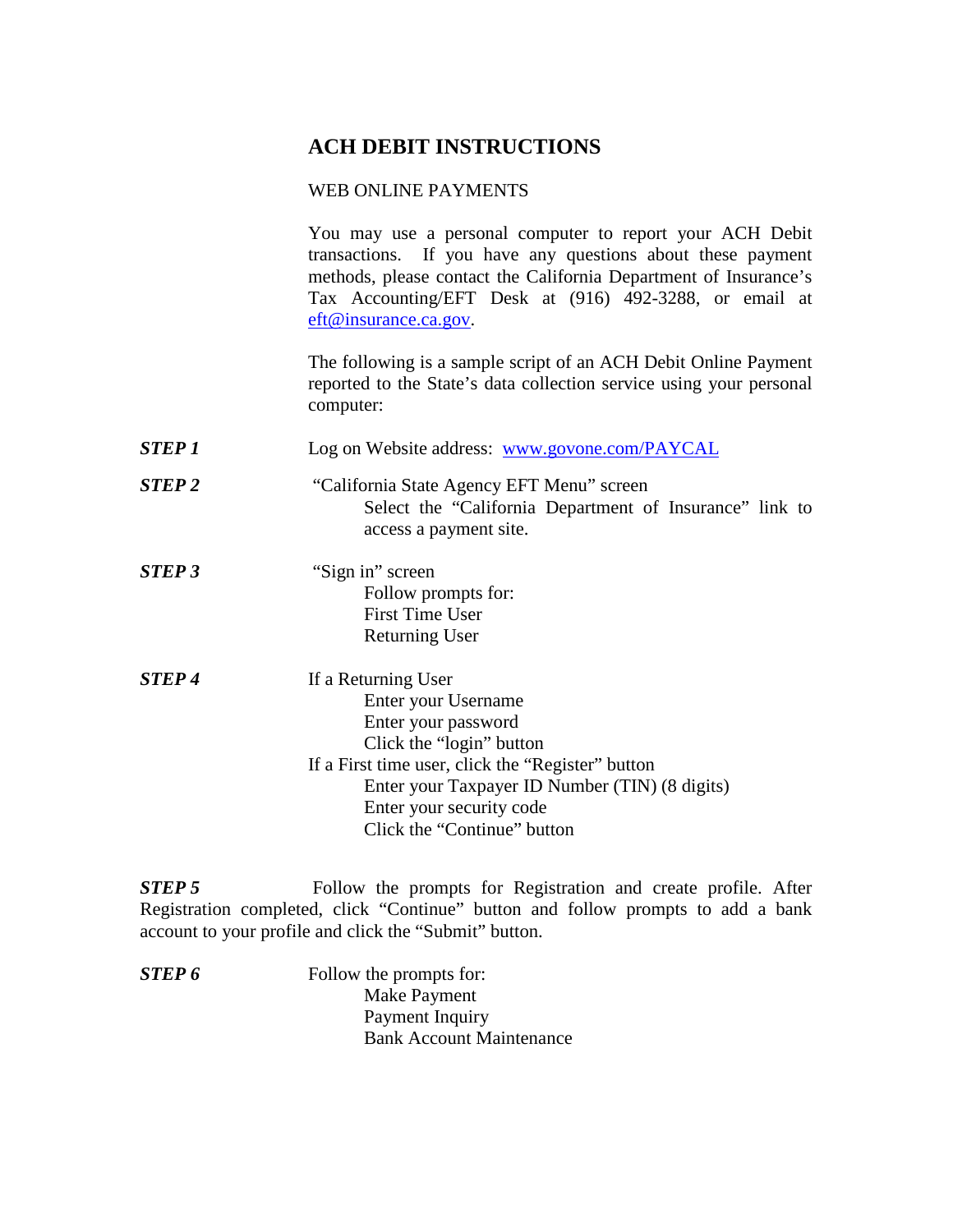## **ACH CREDIT INSTRUCTIONS**  TXP ADDENDA CONVENTION RECORD LAYOUT

 entered in this format must be precisely structured as shown below. All fields are mandatory, The TXP Addenda Convention Record Layout is used by financial institutions who report tax payments for their customers under the ACH Credit method. The information listed below is entered into the "free form" portion of the Addenda Record (positions 4-83). The information except for field #6, Verification Number. All fields must be separated by an asterisk (\*). The last field entry must be terminated by a back slash (\). Explanations for the field entries are given on the next page.

| <b>FIELD</b>   | <b>FIELD NAME</b>                                | <b>LENGTH</b> | <b>DATA TYPE</b> | <b>CONTENTS</b>         |
|----------------|--------------------------------------------------|---------------|------------------|-------------------------|
|                | Segment Identifier<br><b>Separator</b>           |               |                  | <b>TXP</b><br>$\ast$    |
| $\mathbf{1}$   | Taxpayer ID Number (TIN)<br><b>Separator</b>     | 8             | Alpha Numeric    | XXXXXXXX<br>$\ast$      |
| $\overline{2}$ | Tax Type Code<br><b>Separator</b>                | 5             | Numeric          | <b>XXXXX</b><br>*       |
| $\overline{3}$ | Tax Due Date<br><b>Separator</b>                 | 6             | Numeric          | <b>YYMMDD</b><br>$\ast$ |
| $\overline{4}$ | Amount Type<br><b>Separator</b>                  | $\mathbf{1}$  | Alpha Numeric    | T<br>$\ast$             |
| 5              | <b>Amount Separator</b><br><b>Separator</b>      | $1 - 10$      | Numeric          | \$\$\$\$\$\$\$\$cc<br>* |
| 6              | Verification Number<br><b>Segment Terminator</b> | $1-6$         | Alpha Numeric    | <b>XXXXXX</b>           |

The penalty and interest fields are omitted since no penalty or interest payments are processed through CDI's EFT System.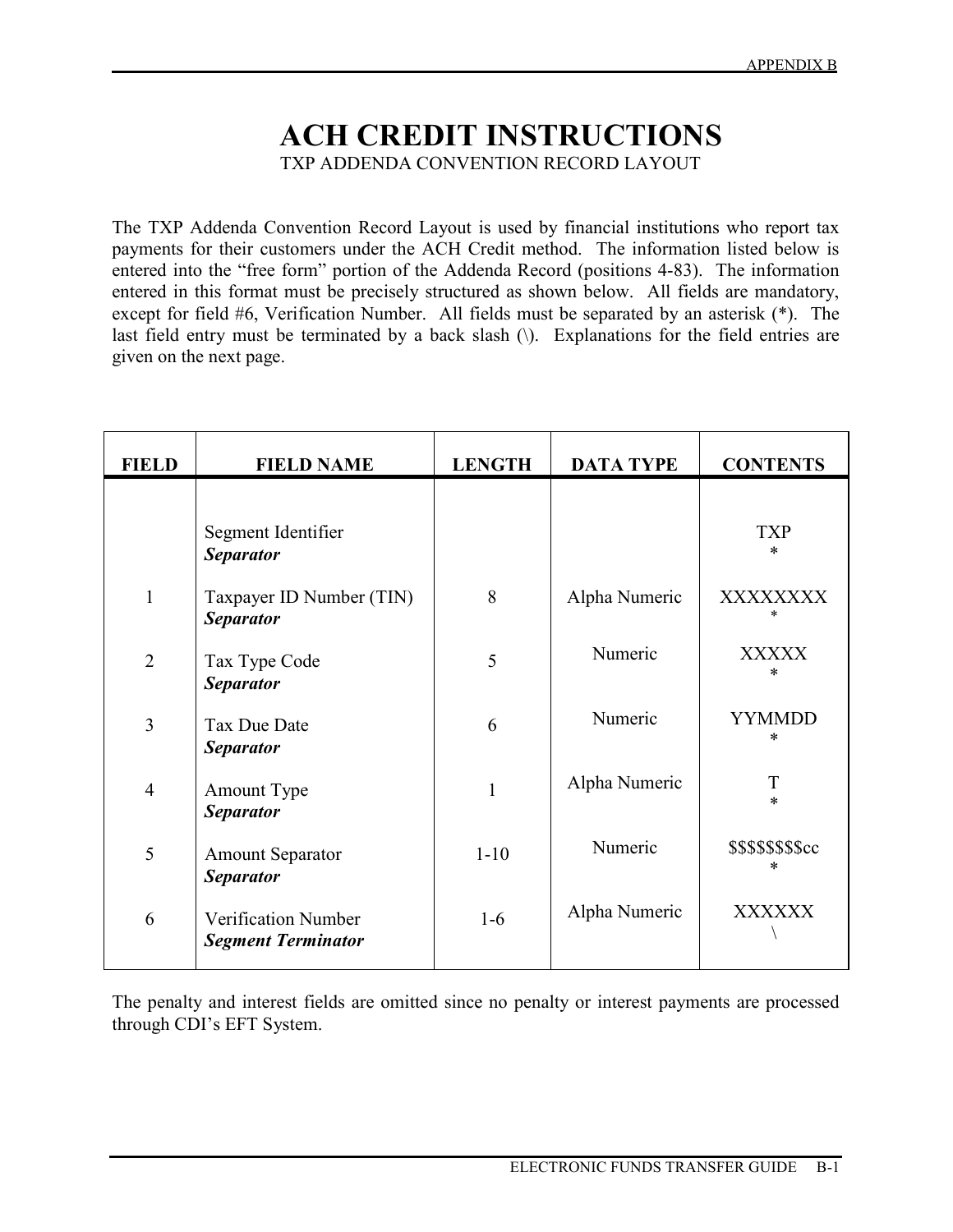# **ACH CREDIT INSTRUCTIONS**

TXP DEFINITIONS

Listed below are the definitions for the field entries used in the TXP Addenda Record Layout in Appendix B-1. These definitions apply only to the California Department of Insurance.

- *Segment Identifier* This identifies the transfer as a tax payment. It must always be coded as TXP.
- **Separator** The separator or data element separator is used to separate fields (data elements) within a segment. The character to be used as separator is the asterisk (\*).
- **Tax Type Code** The five digit tax type code is used to identify the type of tax payment being made. The following codes are used by the California Department of Insurance:

| 07130 | Premium Tax - Annual                     |
|-------|------------------------------------------|
| 07131 | Premium Tax - Prepayment (Quarterly)     |
| 07133 | <b>Retaliatory Tax</b>                   |
| 07134 | Ocean Marine Tax                         |
| 07150 | Surplus Line Tax - Annual                |
| 07153 | Surplus Line Tax - Installment (Monthly) |

- **Tax Due Date** The tax due date indicates the date the tax is due and must be reported in YYMMDD format. This date should represent the due date of the tax being reported. See "Tax Due Dates" section for more information
- *Amount Type* The amount type code identifies what type of amount follows. This data element must always be coded as T to indicate tax amount.
- *Amount* Enter the tax amount paid here. The amount must always indicate cents. For example, \$56,318.00 is reported as 5631800. Do not enter commas or a decimal point in this field.
- *Verification* This field is optional. It is used to verify the taxpayer's identity. If used, the first six characters of the company name should be entered.

\_\_\_\_\_\_\_\_\_\_\_\_\_\_\_\_\_\_\_\_\_\_\_\_\_\_\_\_\_\_\_\_\_\_\_\_\_\_\_\_\_\_\_\_\_\_\_\_\_\_\_\_\_\_\_\_\_\_\_\_\_\_\_\_\_\_\_\_\_\_\_\_\_\_\_\_\_\_\_\_\_\_\_\_\_\_\_\_\_\_\_\_\_

*Segment Terminator* The segment terminator identifies the end of the free form portion of the addenda record and must always be coded as  $a \setminus (back\text{-slash})$ .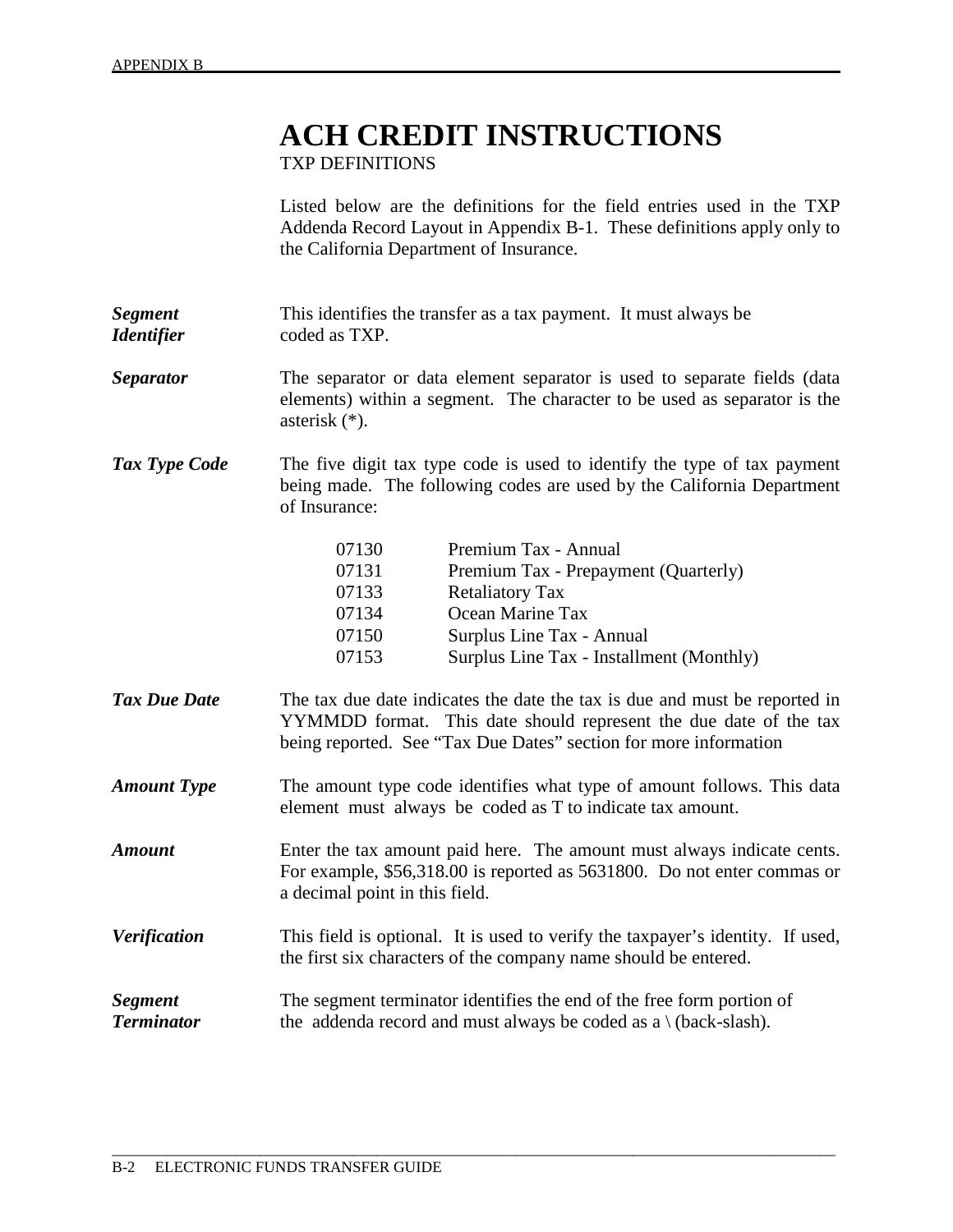## **GLOSSARY** TERMS AND ACRONYMS

- *ACH Automated Clearing House.* Means an entity that operates as a clearing house for electronic Debit or Credit entries pursuant to an agreement with an association that is a member of the National Automated Clearing House Association (NACHA).
- *ACH Credit* ACH Credit is a means by which money is transferred electronically through the Automated Clearing House (ACH) network. An ACH Credit transaction is one in which the taxpayer, through its own financial institution, originates an entry crediting the State's designated bank account and debiting its own bank account for the amount of tax payment.
- *ACH Debit* ACH Debit is the converse of the ACH Credit. Under the ACH Debit method, the taxpayer contacts the State's data collection service and originates an ACH transaction debiting the taxpayer's designated bank account and crediting the State's bank account for the amount of tax payment.
- *CCD+ Cash Concentration or Disbursement Plus Addenda.* This is a standard NACHA data format used to make ACH Credit transactions. The CCD+ format combines the widely used CCD format with a single addendum record that can carry 80 characters of payment - related data known as the TXP (see TXP).
- *Data Collection Service* Also known as third-party vendor, the State's data collection service is the party responsible for the collection of taxpayer's information for the purpose of initiating an ACH Debit transaction. Taxpayers may report information to the service by means of voice, touch-tone telephone, personal computer.
- *EFT Electronic Funds Transfer*. A term that identifies the type of systems used to transfer payments or funds electronically. EFT refers to any transfer of funds, other than a transaction originated by check, draft, or similar paper instrument, that is initiated through an electronic terminal, telephone instrument, computer, or magnetic tape, so as to order, instruct, or authorize a financial institution to Debit or Credit an account.
- *Federal Reserve System* The central banking system of the United States, consisting of twelve regional reserve banks and those member depository institutions that are subject to reserve requirements.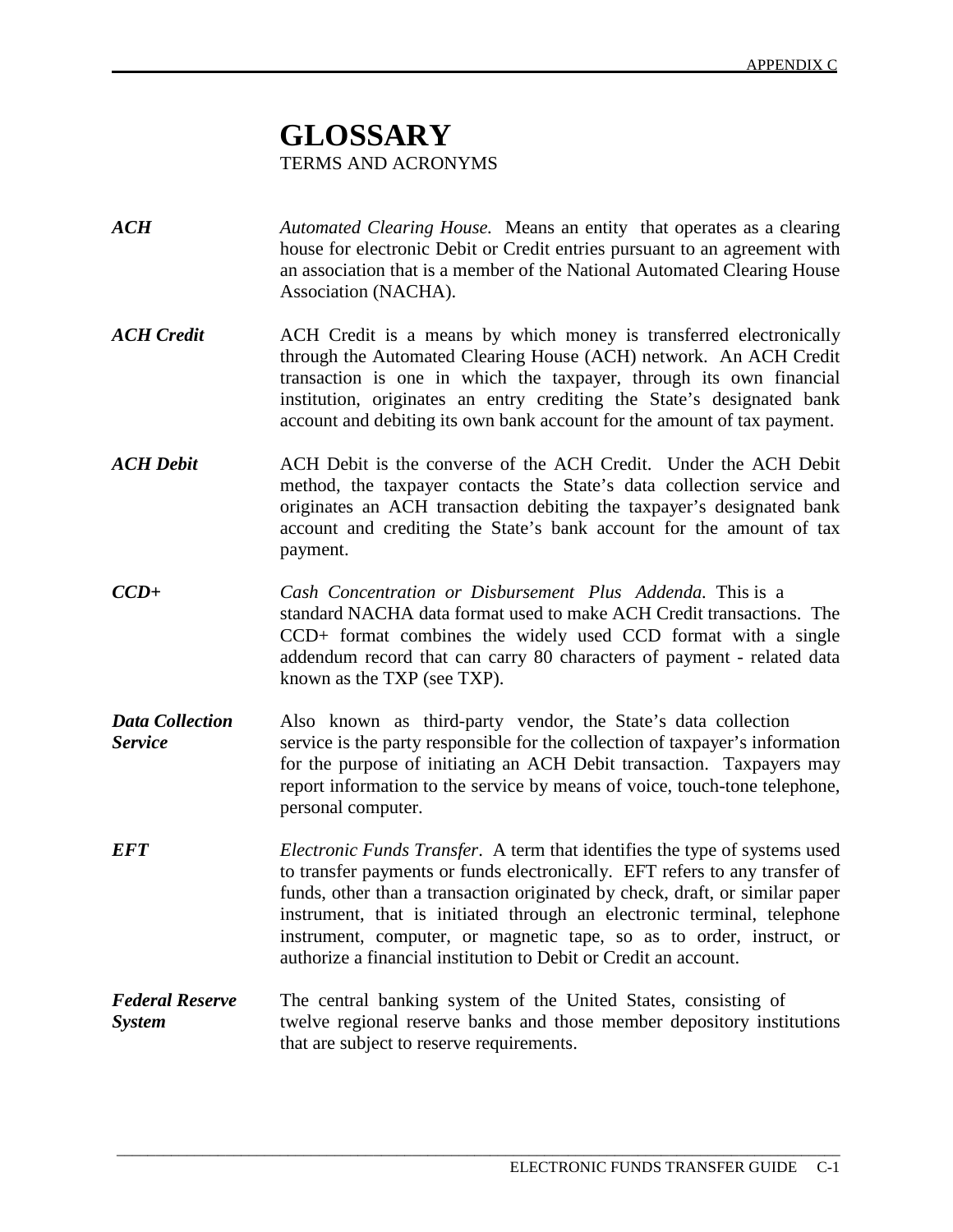| Fedwire                    | One wire transfer system used generally to transfer large dollar amounts<br>instantaneously and which is provided by the U.S. Federal Reserve<br>System. The use of this method for payment of premium taxes to CDI<br>requires written approval and is for emergency use only. This method of<br>payment will incur additional cost to the taxpayer which will be billed<br>separately.                                                                                                                                                                                                                                                                                                                                                                                                                             |
|----------------------------|----------------------------------------------------------------------------------------------------------------------------------------------------------------------------------------------------------------------------------------------------------------------------------------------------------------------------------------------------------------------------------------------------------------------------------------------------------------------------------------------------------------------------------------------------------------------------------------------------------------------------------------------------------------------------------------------------------------------------------------------------------------------------------------------------------------------|
| <b>NACHA</b>               | National Automated Clearing House Association. The association that<br>establishes the standards, rules, and procedures that enable depository<br>financial institutions to exchange ACH payments on a national basis.                                                                                                                                                                                                                                                                                                                                                                                                                                                                                                                                                                                               |
| <b>Prenote Test</b>        | A zero-dollar pre-notification test entry sent through the ACH network to<br>verify banking information. If a prenote is processed, it must be done at<br>least 30 days before actual EFT payment is initiated.                                                                                                                                                                                                                                                                                                                                                                                                                                                                                                                                                                                                      |
| Reference<br><b>Number</b> | A number is provided by the State's data collection service to the<br>taxpayer using the ACH Debit payment method. This number is given<br>after the taxpayer has provided information needed to initiate a payment.<br>The reference number indicates the date and time the payment was<br>reported and can be used to aid in the tracing of a payment. Reference<br>numbers may also be used in Fedwire transactions.                                                                                                                                                                                                                                                                                                                                                                                              |
| <b>Settlement Date</b>     | The date an exchange of funds, with respect to an entity, is reflected on the<br>books of the Federal Reserve Bank(s) and participating financial<br>institutions. In regards to the timeliness of a tax payment, settlement in<br>the State's bank account must occur on or before the first banking day<br>following the tax due date.                                                                                                                                                                                                                                                                                                                                                                                                                                                                             |
| <b>TXP</b>                 | Tax Payment Banking Convention Record Format. Contains the data<br>format, contents, and implementation suggestions for taxpayers to pay<br>state taxes through the Automated Clearing House under the ACH Credit<br>method. This convention is to be used with NACHA CCD+ format<br>and is used in the majority of other states using EFT for tax collections.<br>The format is carried in the 80-character free form field of the addendum<br>record. The TXP convention has been developed with input from<br>corporate trade associations, state representatives, and federal government<br>agency representatives. The proposed convention is a result of the joint<br>efforts of the Federation of Tax Administrators (FTA), the Committee on<br>State Taxation (COST), and the Banker's EDI Council of NACHA. |
| <b>Warehousing</b>         | <i>Warehousing</i> is the ability of the State's data collection service to hold or<br>"warehouse" a tax payment until the tax due date or a date specified by the<br>taxpayer. With this option, a taxpayer can call the State's data collection<br>service and specify when the taxpayer's bank account is to be debited for<br>the payment. This feature has a range of 90 days from the date the<br>payment is called into the State's data collection service.                                                                                                                                                                                                                                                                                                                                                  |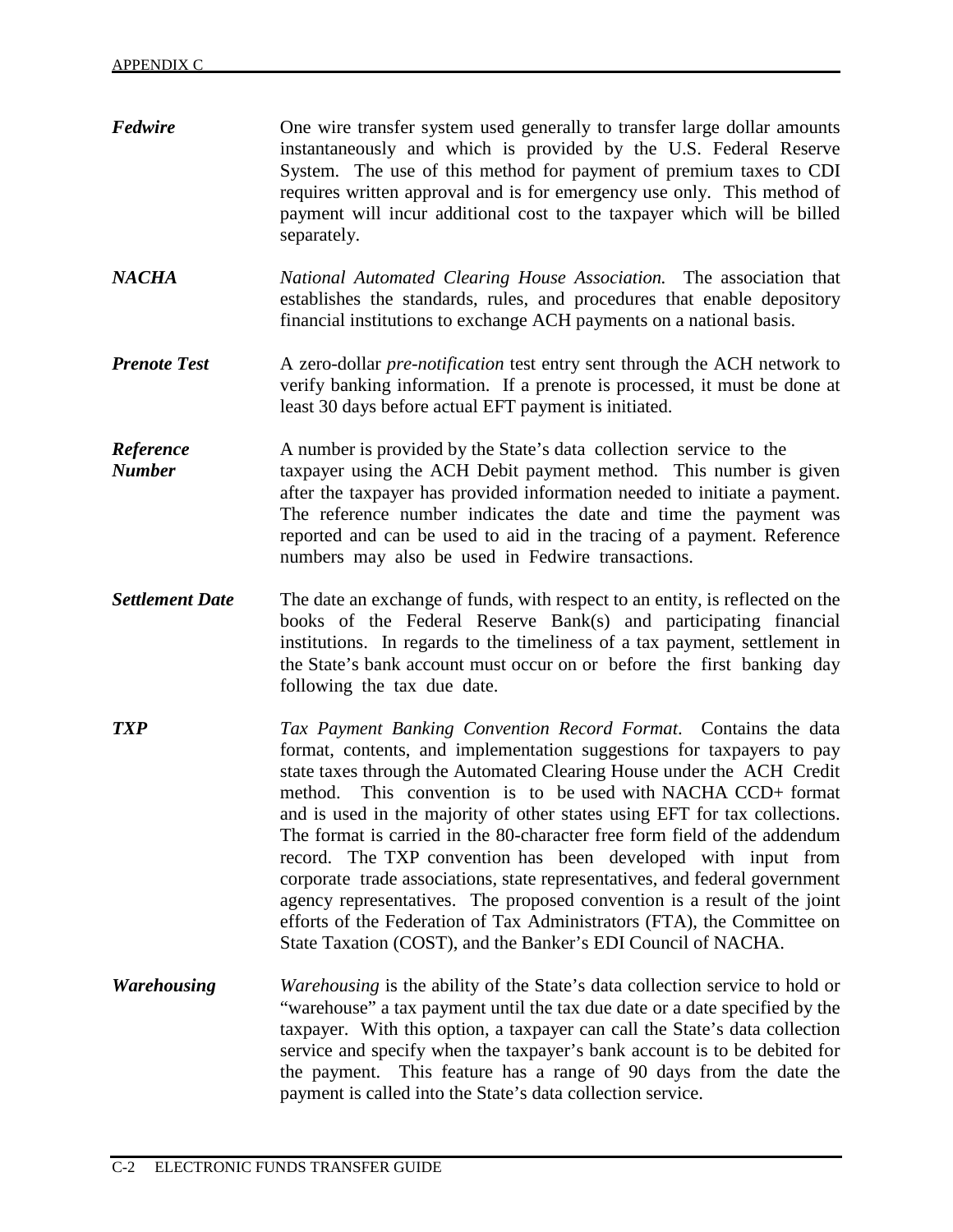State of California **Department of Insurance** Department of Insurance

## AUTHORIZATION AGREEMENT FOR ELECTRONIC FUNDS TRANSFER (EFT)

CDI TAX EFT 93-01 (Rev 06/2016)

| (Instructions on the following page)                                                                                                      |                                  |  |  |  |  |  |  |  |
|-------------------------------------------------------------------------------------------------------------------------------------------|----------------------------------|--|--|--|--|--|--|--|
| Check appropriate box and complete applicable sections below:<br>New EFT Account<br>Change reporting method<br>Change contact information |                                  |  |  |  |  |  |  |  |
| <b>SECTION1</b>                                                                                                                           |                                  |  |  |  |  |  |  |  |
| EFT Tin #                                                                                                                                 |                                  |  |  |  |  |  |  |  |
| Taxpayer name                                                                                                                             | <b>CDI Identification Number</b> |  |  |  |  |  |  |  |
| <b>Taxpayer Address</b>                                                                                                                   |                                  |  |  |  |  |  |  |  |
| City<br><b>State</b><br>Zip Code                                                                                                          |                                  |  |  |  |  |  |  |  |
| Doing Business As                                                                                                                         |                                  |  |  |  |  |  |  |  |
| Phone Number<br>E-mail Address<br><b>EFT Contact Person</b><br>Fax Number                                                                 |                                  |  |  |  |  |  |  |  |

## COMPLETE SECTION II OR III BELOW:

## **SECTION II**

#### **ACH Debit**

I understand that once this authorization agreement is approved by the California Department of Insurance (CDI), I will be provided a generic security code and an EFT TIN number. I am then required to go to First Data's payment website at [www.govone.com/PAYCAL](http://www.govone.com/PAYCAL) to complete the remaining registration by adding my payment information which includes my bank account number and routing number, before any tax payment can be initiated by me or the above named taxpayer. This authorization agreement is to remain in full force until EFT payments are no longer required by statute or, until CDI and I mutually agree to terminate my participation in the EFT Program.

#### **SECTION III**

#### ACH Credit

The California Department of Insurance (CDI) is hereby requested to grant authority for the above named taxpayer to initiate ACH credit transactions to the CDI's bank account. These payments must be in the NACHA CCD + format using the Tax Payment Convention (TXP) and may only be initiated for the EFT tax payments to the CDI provided for by statute.

The person named below is authorized to sign and handle any EFT transactions.

| Authorized Signature | <b>Print Name</b> | Title<br>$\sim$ $\sim$ | Date |
|----------------------|-------------------|------------------------|------|
|                      |                   |                        |      |
|                      |                   |                        |      |

Please mail or fax completed form to: California Department of Insurance Accounting Services Bureau Attn: Tax Accounting/EFT 300 Capitol Mall, Suite 14000, Sacramento CA 95814

\_\_\_\_\_\_\_\_\_\_\_\_\_\_\_\_\_\_\_\_\_\_\_\_\_\_\_\_\_\_\_\_\_\_\_\_\_\_\_\_\_\_\_\_\_\_\_\_\_\_\_\_\_\_\_\_\_\_\_\_\_\_\_\_\_\_\_\_\_\_\_\_\_\_\_\_\_\_\_\_\_\_\_\_\_\_\_\_\_\_\_\_\_

Phone Number: (916) 492-3288 Fax Number: (916) 322-1941 E-mail: [eft@insurance.ca.gov](mailto:eft@insurance.ca.gov)